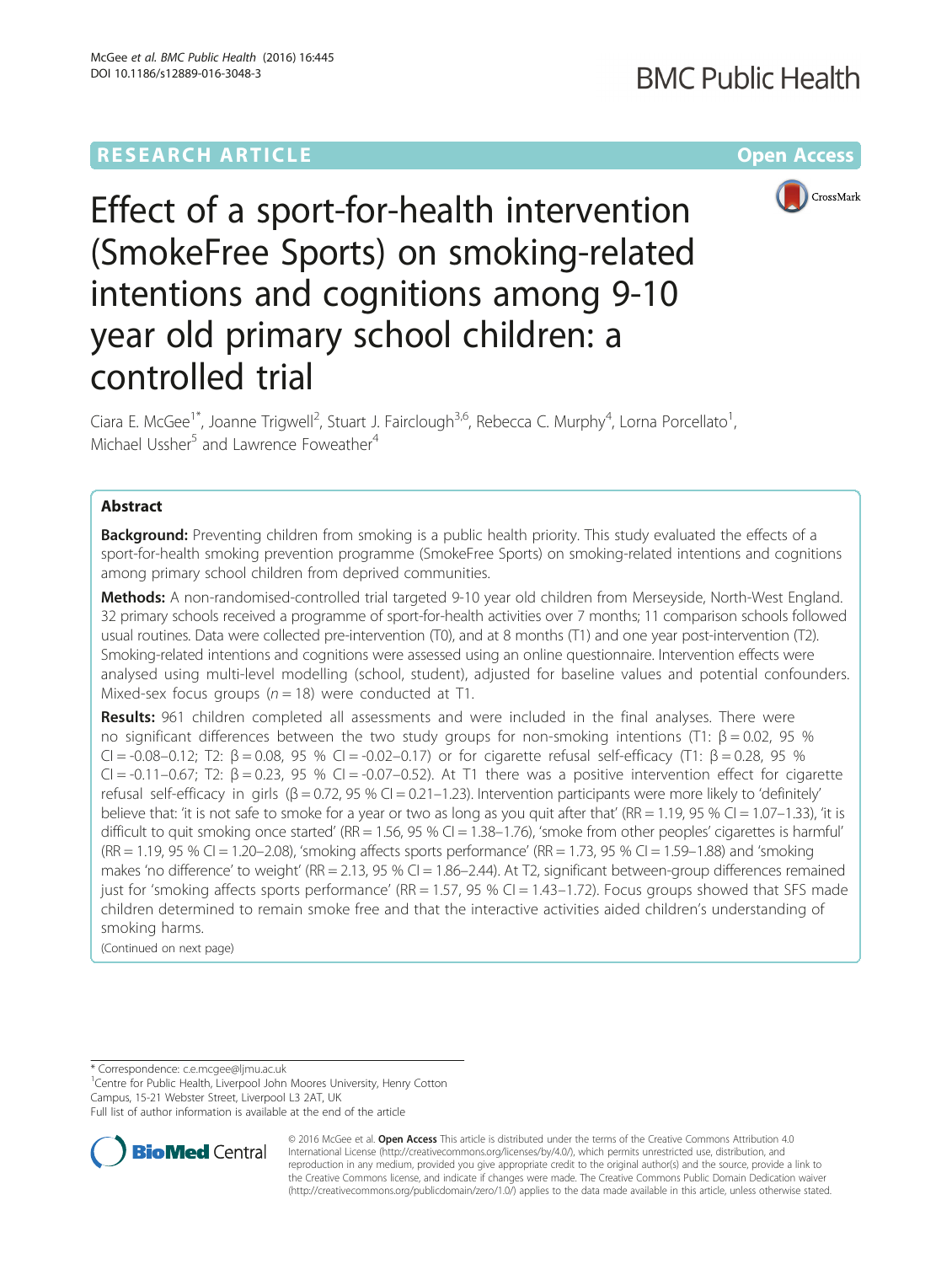#### (Continued from previous page)

**Conclusion:** SFS demonstrated short-term positive effects on smoking attitudes among children, and cigarette refusal self-efficacy among girls. Although no effects were observed for non-smoking intentions, children said that SFS made them more determined not to smoke. Most children had strong intentions not to smoke; therefore, smoking prevention programmes should perhaps target early adolescents, who are closer to the age of smoking onset.

Keywords: Smoking, Prevention, Children, Intervention, School-based

## Background

Smoking is an addiction often initiated in childhood, with approximately 207,000 children taking up smoking each year in the UK [\[1](#page-13-0)]. The earlier a child starts to smoke, the higher their chances of becoming a regular smoker and the more difficult it becomes to quit [\[2](#page-13-0)]. Early onset of smoking and persisting in the habit in adulthood increases the risk of developing lung cancer and other smoking-related diseases [[3, 4\]](#page-13-0). Preventing smoking uptake in children by de-normalising tobacco use is therefore a key public health priority for the UK Government [[5\]](#page-13-0), which is aiming for a tobacco-free generation by 2025 [\[6](#page-13-0)]. Although only 0.3 % of 8-10 year old UK primary school children have ever smoked [\[7](#page-13-0)], some children develop intentions to start smoking [\[8](#page-13-0)]. Behavioural intentions to smoke are worth paying special attention to as they are theorised to be the first step in smoking initiation [[9\]](#page-13-0). Intentions to smoke may be explained by individual smoking-related cognitions such as attitudes towards smoking and cigarette refusal selfefficacy [\[10](#page-13-0)–[12](#page-13-0)]. Since children living in socially deprived areas have a high intention to smoke [[13\]](#page-13-0) and harbour misconceptions about the harms of smoking [[14\]](#page-13-0), implementing a smoking prevention intervention in primary school may prevent children from starting to smoke.

Schools are considered an appropriate setting for smoking prevention because they can provide an efficient means of reaching large numbers of children [\[15\]](#page-13-0) and provide an opportunity to 'set' healthy and enduring patterns of behaviour [[16](#page-13-0), [17\]](#page-13-0). Consequently, numerous school-based smoking prevention programmes have been developed and implemented over the last decade to discourage smoking uptake and deter regular use [\[18, 19\]](#page-13-0). Previous interventions have predominantly targeted adolescents, whilst programmes that have been developed for primary school aged children have been implemented outside the UK [[18](#page-13-0), [19](#page-13-0)]. Waiting until secondary school to intervene with smoking prevention programmes can be too late, since by then adolescents may have developed deep rooted smoking expectancies and norms [[20](#page-13-0)–[22](#page-13-0)] and, for some the behaviour is already underway (8 % of 15 year olds smoke) [\[23\]](#page-13-0).

Sport-for-health programmes use sport as a mechanism to promote health and prevent disease [[24](#page-13-0)–[27](#page-13-0)]. Interventions typically use participatory approaches like game-based learning and activities with sport coaches, who represent important role models for youth, to transmit health promotion messages and positively shape attitudes [[28](#page-13-0), [29\]](#page-13-0). The use of sport as an educational platform for tobacco control has previously been trialled in the US and Canada with initiatives such as Tobacco Free Sports [\[30](#page-13-0)], Tobacco Free Athletes [\[31](#page-13-0)] and Play, Live, Be Tobacco Free [[32\]](#page-13-0). Sport-for-health interventions have several potential benefits over traditional classroom-based smoking prevention education approaches. First, participation in physical activity improves health not only directly but also through its protective effect against smoking initiation in youth [[33, 34\]](#page-13-0). Second, given that all primary school children are required to participate in physical education, this lesson could provide a forum to integrate smoking education messages within the primary school curriculum. Third, the use of sport as a smoking prevention strategy encourages active engagement with the intervention as well as interactions with other pupils and teaching staff, and is consistent with National Institute for Health and Care Excellence (NICE) recommendations [\[35](#page-13-0)] to deliver interactive and participatory smoking prevention interventions. Finally, integrating physical activity into the learning process may enable children to efficiently retain and retrieve learned information [\[28](#page-13-0), [36](#page-13-0)–[38\]](#page-14-0). To the authors' knowledge, no published study has evaluated the use of sport-for-health programmes for smoking prevention in the UK.

SmokeFree Sports (SFS) was a sport-for-health smoking prevention intervention for youth in Liverpool, which is one of the most deprived communities in England [\[39](#page-14-0)] where addressing inequalities in tobacco use is a public health priority. Established in October 2010, SFS was commissioned as part of the 'SmokeFree Liverpool' public health campaign. The intervention was designed in accordance with the NICE guidance [[35](#page-13-0)] and the Medical Research Council (MRC) framework for developing and evaluating complex interventions [\[40](#page-14-0)]. Phase one of SFS (February-June 2011) was a community feasibility trial in five youth clubs, which received 12 weeks of coaching activities (dance, dodge-ball and boxing) delivered by trained sports coaches [\[29,](#page-13-0) [41](#page-14-0)]. A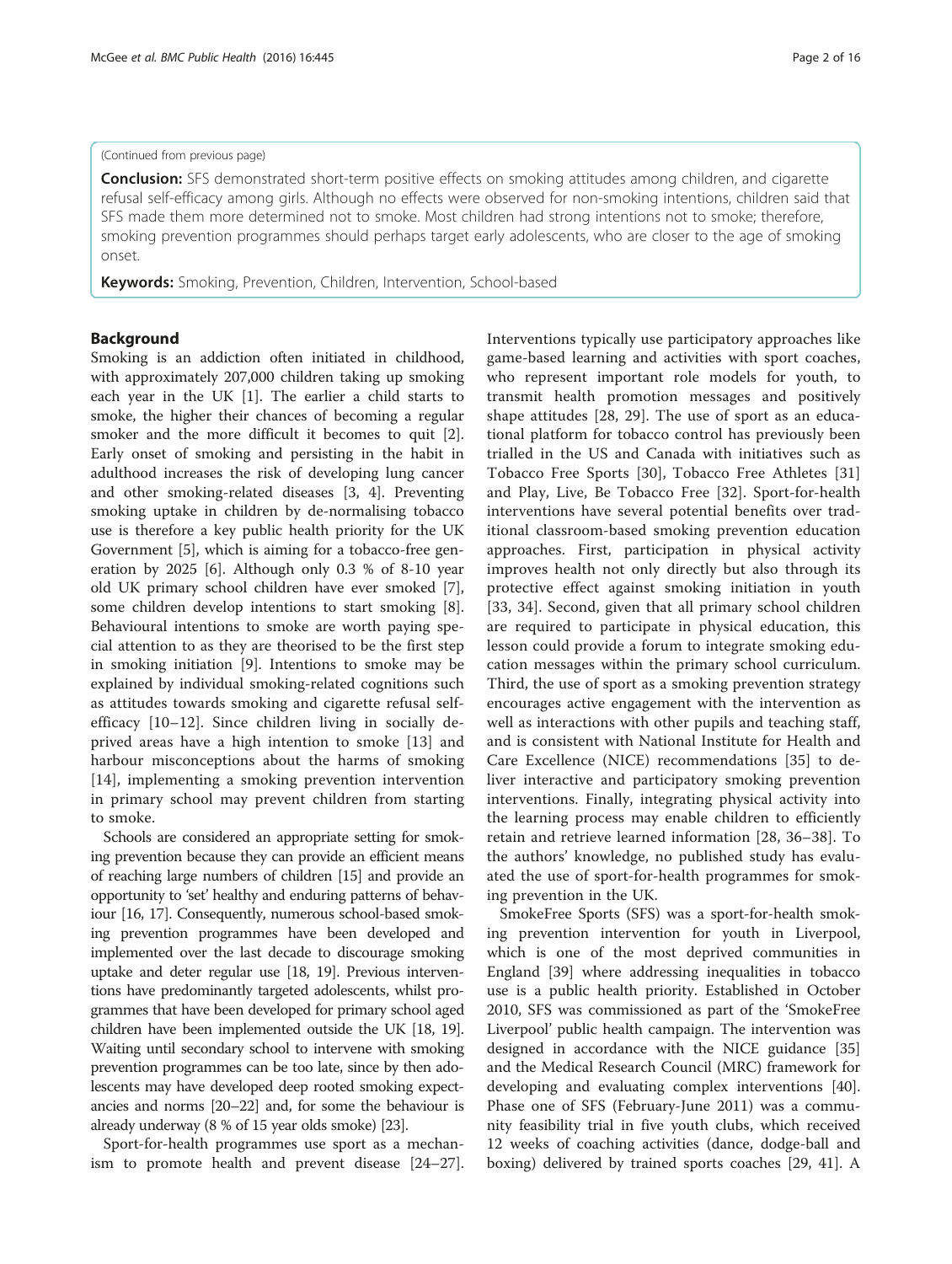formative evaluation demonstrated that the intervention helped to prevent youth from initiating smoking and had positive benefits on their attitudes and knowledge about smoking [\[29,](#page-13-0) [41\]](#page-14-0). However, coaches reported challenges associated with its delivery in youth clubs and recommended that the intervention be trialled in schools. Phase two (February-April 2012) therefore examined the feasibility of a six week intervention in three primary schools [[42](#page-14-0)]. Trained coaches delivered twelve sessions of sports (football and dance). Similar positive benefits for children were observed, whilst teachers and coaches perceived SFS to be acceptable for smoking prevention education [[42\]](#page-14-0). These promising results led to the development of a larger, controlled trial to investigate the effectiveness of SFS in Liverpool primary schools.

The present study evaluated whether SFS, a sportfor-health smoking prevention intervention, is effective in increasing non-smoking intentions in 9-10 year old primary school children from Liverpool, immediately post-intervention and at a follow-up one year later. Secondary aims were to investigate the impact of the intervention on children's attitudes towards smoking and cigarette refusal self-efficacy, termed smoking-related cognitions hereafter. The study also investigated whether sex moderated the intervention effects as differences in cognitive vulnerability towards smoking have been found between preadolescent boys and girls [\[14](#page-13-0)]. In addition, focus groups with children were conducted to produce more complete knowledge to inform interpretations of intervention effectiveness. Since sport-for-health interventions are an emergent area of health promotion research where evaluations are sparse and/or have lacked methodological rigour [[26,](#page-13-0) [43](#page-14-0)], it is recognised that rigorous evaluations of interventions are needed to inform future practice and procedures [\[25](#page-13-0)].

# **Methods**

# Study design

A school-based non-randomised controlled trial was conducted to evaluate the effect of a sport-for-health smoking prevention intervention, SmokeFree Sports on children's intentions (not) to smoke and smoking-related cognitions. Due to funding requirements, SFS was offered to all primary schools within the Liverpool City Council administrative boundaries and therefore an a priori sample size calculation was not undertaken. Schools within Knowsley, another metropolitan borough in Merseyside with similar characteristics to Liverpool in terms of adult smoking rates (Liverpool: 24.2 %; Knowsley: 27.6 %) [[44](#page-14-0)], deprivation levels [\[45\]](#page-14-0) and ethnic composition [\[46\]](#page-14-0), were recruited as comparison schools. For logistical reasons, it was not possible to blind the research team to the groupallocation. Schools were clustered into two groups:

- 1. Intervention group (Liverpool): Schools received their usual smoking-related education plus SFS
- 2. Comparison group (Knowsley): Schools received their usual smoking education only

A schematic overview of the intervention and evaluation components is shown in Fig. 1. Data collection occurred over 20 months with measurements at baseline (T0, September and October 2012) and post-intervention (T1, June 2013) whilst children were in Year 5 of primary school, and at one year after the intervention had finished (T2, June 2014; Year 6 of primary school). Ethical approval for the study was granted by Liverpool John Moores University Research Ethics Committee (12/SPS/038).

#### Participants and recruitment

In September 2012, all eligible primary schools (mainstream state schools;  $n = 154$ ), from Liverpool ( $n = 104$ )

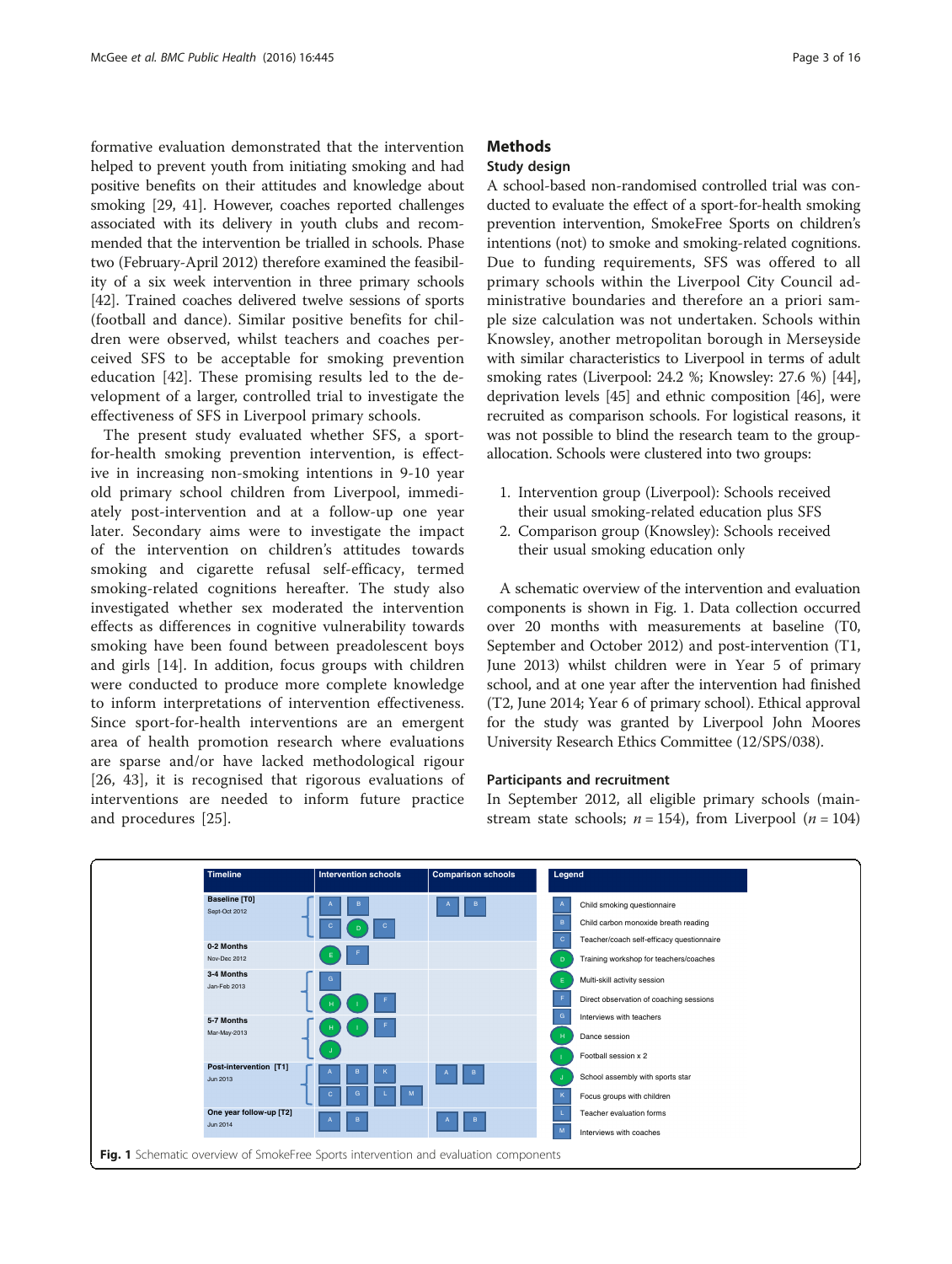and Knowsley ( $n = 50$ ), were invited to participate in the study via email, post and telephone. Once schools had given written informed consent to participate in the study, all Year 5 children (aged 9–10 years;  $n = 1393$ ) were invited to take part. Parents/guardians received a letter containing a parent and child information sheet and opt-out form. Parents/guardians were given contact information for the research team to discuss the project and could opt their child out of the study by telephone or by signing and returning the opt-out form. At data collection, children were given a verbal explanation of the study and asked to give signed assent. Children could withdraw from the research study at any time.

## Intervention

The SFS intervention was delivered during school hours in Liverpool primary schools between October 2012 and May 2013. The intervention focused on smoking prevention and therefore Year 5 children (aged 9-10) were identified as an important cohort to target. Further, NICE [\[35](#page-13-0)] guidelines postulate that smoking prevention efforts would be most effective if they began in primary school.

A detailed description of the SFS intervention has been published elsewhere [[47, 48\]](#page-14-0). Briefly, the socioecological model [\[49\]](#page-14-0) and cognitive theories including the Health Belief Model [\[50\]](#page-14-0), Theory of Planned Behaviour [\[9](#page-13-0)] and Social Cognitive/Learning [[51](#page-14-0)], guided the intervention design. The intervention aimed to implement a programme of smoking prevention actions through fun, participatory and interactive sports activities delivered by teachers and coaches. Intervention components included provision of professional development training, a training manual including 10 session plans, five coaching sessions delivered by SFS coaches, a school assembly with a local sports star, sports equipment as incentives for teachers to deliver and evaluate a minimum of five SFS sessions, a smoke free pledge for children to sign, and incentives for children for participating in the research (SFS water bottle, drawstring bag and pen). Behaviour change techniques [[52](#page-14-0)] used with children included a behavioural contract (smoke free pledge); social support, advice, verbal persuasion and positive reinforcement (from peers, teachers and coaches) on remaining never smokers; information and salience of the social, emotional and health consequences of smoking; an exploration of the pros and cons of smoking; awareness raising of regret children will feel if they smoke; social comparisons with peers to dispel myths that smoking is normative; modelling of never smoking (from elite athletes); cigarette refusal rehearsals, and the promotion of physical activity as a positive distraction to smoking.

#### Comparison group

Children in the comparison group were requested to follow their usual smoking education. It is not mandatory to address smoking education in Key Stage 2 (pupils aged 7–11) of the UK National Curriculum [[53\]](#page-14-0), and it is at schools' discretion to include the topic as part of Personal Social Health and Economic education. On completion of data collection at one year follow-up, comparison schools received a copy of the SFS training manual, and children were given a SFS water bottle, drawstring bag and pen for participating in the research study.

### Measures

The primary outcome measure was intentions (not) to smoke of the participating children; secondary outcomes included individual smoking-related cognitions (attitudes and refusal self-efficacy). Outcomes were assessed based on a self-reported questionnaire completed by children at T0, T1 and T2, and through focus groups with children, which were conducted at T1 only due to funding restrictions.

#### Smoking questionnaire

A questionnaire was constructed using items adapted from questionnaires previously used with this age group [[54](#page-14-0)–[57](#page-14-0)]. Background demographic information has been described in detail elsewhere [[14\]](#page-13-0). Briefly, demographics assessed included age (years), gender  $(1 = \text{girl}, 0 = \text{boy})$ , ethnicity  $(1 = \text{white} \text{ British}, 0 = \text{other})$  and SES (home postcodes were used to generate indices of multiple deprivation (IMD) scores [\[39](#page-14-0)]. Children's enjoyment of physical activity was assessed using the 16 item Physical Activity Enjoyment Scale [[58\]](#page-14-0). Parent, sibling and friend smoking behaviour  $(1 = \text{smokes (parent/sibling/friend)}$ or tried (friend only),  $0 =$  non-smoker) was assessed using an item from the Health Survey for England [\[57](#page-14-0)]. Child smoking behaviour  $(0 =$  never smoked,  $1 =$  ever smoked) was also measured for descriptive purposes using a single item from the Health Survey for England [[57\]](#page-14-0). As an indicator of smoking status, expired carbon monoxide (CO) concentrations were taken in private and recorded using a piCOsimple Smokerlyzer (Bedfont Scientific UK, England) with a reading above 10 ppm used as cut-off for defining smokers [\[59](#page-14-0)].

Intention (not) to smoke was assessed using two items from the Health Survey for England [[57\]](#page-14-0), 'Do you think you will smoke in the next month/year?', as well as an item designed by the research team 'Do you think you will smoke in secondary school?'. Responses ranged from 'definitely yes' (1) to 'definitely not' (4) and were summed to produce a total intention score (range 3– 12). A high score on total intention indicated a strong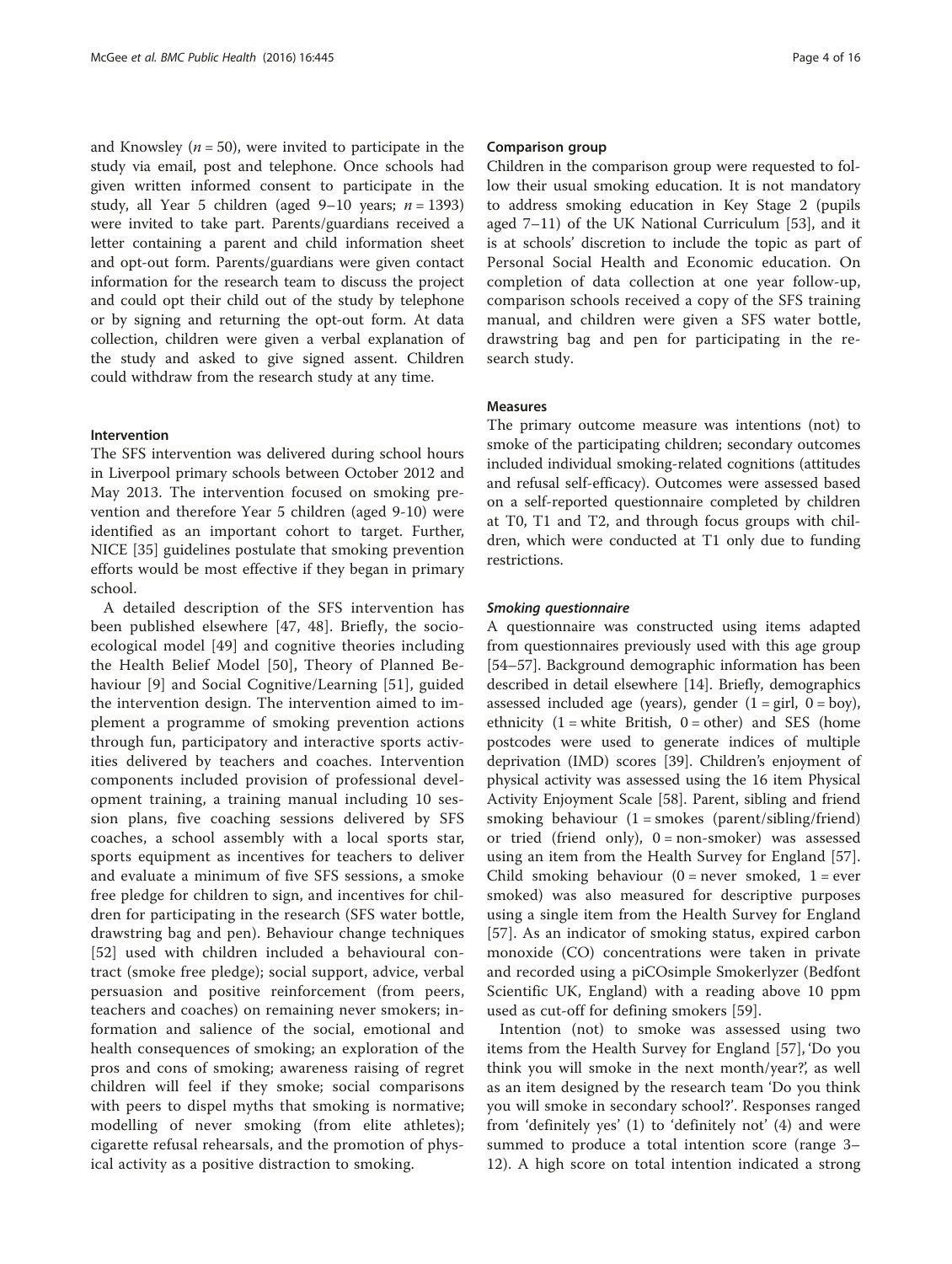intention not to smoke. Cronbach alpha for total intention showed good internal consistency ( $α = 0.81$ ).

Refusal self-efficacy was measured using three items adapted from a nine-item self-efficacy scale in adolescents [[54\]](#page-14-0). Items assessed the child's confidence in their ability to be a non-smoker and refuse cigarettes in different situations. Responses consisted of Likert scales ranging from 'not confident at all' (1) to 'very confident' (5) and were summed to create a total refusal self-efficacy score (range 3–15). Cronbach alpha for the combined scale showed good internal consistency ( $\alpha$  = 0.81). A high score on the scale indicated a high level of refusal selfefficacy.

Attitude structure includes affective, behavioural and cognitive components [[60\]](#page-14-0). For the purpose of this study, the cognitive component of children's attitudes was explored through items adapted from the Global Youth Tobacco Survey (GYTS) [\[56\]](#page-14-0) and the Health Survey for England [[57](#page-14-0)], including 'Do you think smoking is bad for your health?', 'Once someone has started smoking, do you think it will be difficult to quit?', 'Do you think that it is safe to smoke for only a year or two as long as you quit after that?', 'Do you think the smoke from other people's cigarettes is harmful to you?'. An additional item 'Do you think smoking effects sport performance?' was developed by the research team. Responses ranged from 'definitely not' (1) to 'definitely yes' (4). A summary scale was created but internal consistency was low ( $α = .49$ ). Since the data for individual attitude items were positively skewed and distribution was not improved by statistical transformation, responses were collapsed into dichotomous variables for analyses: a definitive negative attitude towards smoking (i.e. 'definitely yes') was scored 1; the remaining response categories (i.e. 'probably yes', 'probably not' and 'definitely not') indicated a more favourable attitude towards smoking and thus were collapsed into a single group and scored 0. One attitude item ('Do you think that it is safe to smoke for only a year or two as long as you quit after that?') was reverse coded in order to maintain consistent scale direction for all items. An additional attitude item, 'Do you think smoking makes you gain weight?' was also included from the Health Survey for England [[57\]](#page-14-0). Whilst it is recognised that smoking is associated with weight loss [[61](#page-14-0)], smoking is widely discouraged by public health professionals for weight control. Therefore, a key message included within the curriculum was that regular physical activity and healthy eating, but not smoking, was important for maintenance of a healthy weight. Thus responses for this item were collapsed into a dichotomous variable for analysis with 'no difference'scored 1 and the remaining response categories (i.e., 'lose weight' or 'gain weight') grouped and scored 0.

#### Focus groups with children

Eighteen mixed-sex focus groups with children ( $n = 95$ ; 45 % boys) were facilitated by trained researchers immediately following the intervention [T1]. Focus groups comprised of five to six children, lasted between 30 and 50 min and were audio recorded using a Dictaphone. Children's perceptions of smoking, appropriateness of the intervention, and improvements for future implementation were explored. Photographs of SFS games were used to help children recall activity type [\[62](#page-14-0), [63](#page-14-0)]. To aid the credibility of data, facilitators' reflected interpretations back to children during the focus groups. The present study focuses on children's perceptions surrounding the impact of SFS on intentions (not) to smoke and individual smoking-related cognitions, thus other findings are discussed in the process evaluation paper, which has been published elsewhere [\[64](#page-14-0)].

#### Analyses

Participants with missing data at either post-intervention [T1] or follow-up [T2] were not considered in the analyses (i.e., a complete case analysis). To describe the demographic characteristics of children at baseline [T0] and differences concerning primary (smoking intentions) and secondary outcomes (attitudes towards smoking and refusal self-efficacy), general descriptive analyses were conducted. Independent t-tests and chi-square tests were used to assess whether the primary and secondary outcomes differed between the study groups at baseline, and to assess differences between those participants included and excluded from the final analysis. Multilevel linear and logistic regression analyses examined intervention effects on the primary and secondary outcomes. To account for the clustering effect among children being nested in schools, a two-level data structure was conducted. Children were defined as the first level unit of analysis and schools the second level unit of analysis [[65](#page-14-0)]. Two analyses were conducted for each of the outcome variables to examine the intervention effects. The first analysis determined the difference between the intervention and comparison group adjusting for baseline value of the outcome measure ('crude' analysis). The second analysis determined this effect when the covariates were added to the model ('adjusted' analysis); these covariates included age, ethnicity, deprivation level, mother/father/sibling/friend smoking, intentions to smoke and individual smokingrelated cognitions, since these variables may influence each other [[9,](#page-13-0) [51\]](#page-14-0). Additionally, physical activity enjoyment was adjusted for in the analysis because we hypothesised that children who enjoy physical activity may be more amenable to a sport-for-health intervention. In addition, separate analyses for boys and girls were performed to assess intervention effects between baseline and post-intervention, and baseline and one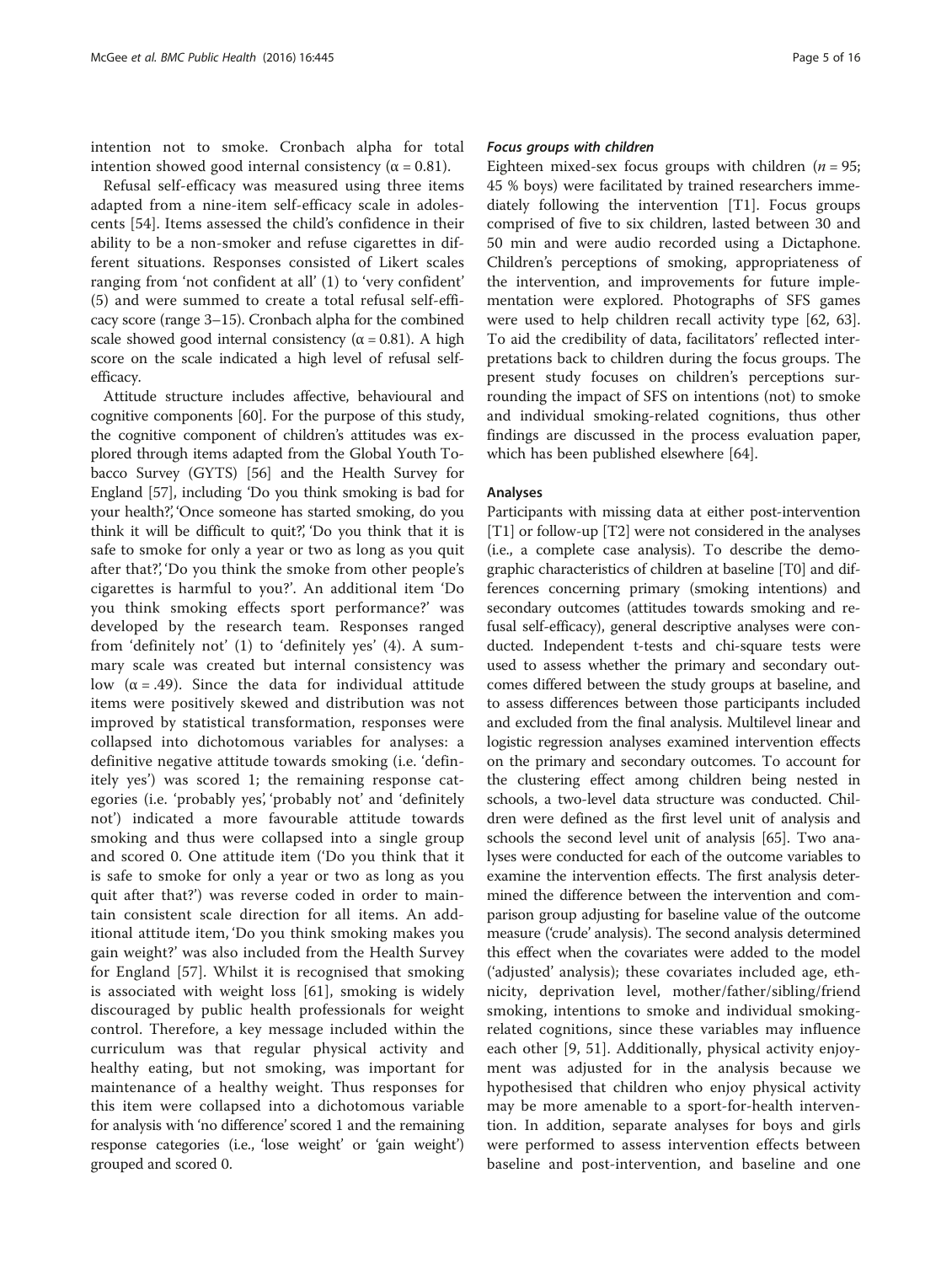year follow-up. To determine whether the intervention effect was different for boys and girls, a dichotomous interaction term (labelled 'sex') was constructed. Regression coefficients in each model were assessed for significance using the Wald statistic with one degree of freedom. As the prevalence of negative attitudes towards smoking was high in both study arms, odds ratios were converted to relative risks [\[66](#page-14-0)] to avoid overestimation of effects and for ease of interpretation of results. Analyses were performed using IBM SPSS Statistics v.22 and MLwiN 2.30 software (Centre for Multi-level Modelling, University of Bristol, UK). Statistical significance was set at  $p < 0.05$ , and at  $p < 0.10$  for the sex interaction term [\[66](#page-14-0)].

Child focus groups were transcribed verbatim, imported into NVivo 10 software, and subjected to thematic analysis [[67](#page-14-0)]. This process involved reading and re-reading text and assigning broad thematic codes, some of which were

pre-defined from topics covered in the group schedule. Subsequently, broad codes were collapsed into higher and lower order themes and descriptive and interpretive summaries were written based on recursive engagement with the data. A combination of inductive analysis and deductive techniques were used to generate codes. To aid the credibility and trustworthiness of the results, analyses and interpretations of the data were discussed amongst three members (CM, JT and LF) of the research team [[67\]](#page-14-0).

## Results

Figure 2 shows the flow of schools and participants through the trial. In total, 43 schools participated in the study (27.9 % response rate), including 32 (31 %) from Liverpool and 11 (22 %) from Knowsley. Schools that declined to participate provided diverse reasons for not taking part (e.g., too busy, key teacher on sick leave, already in

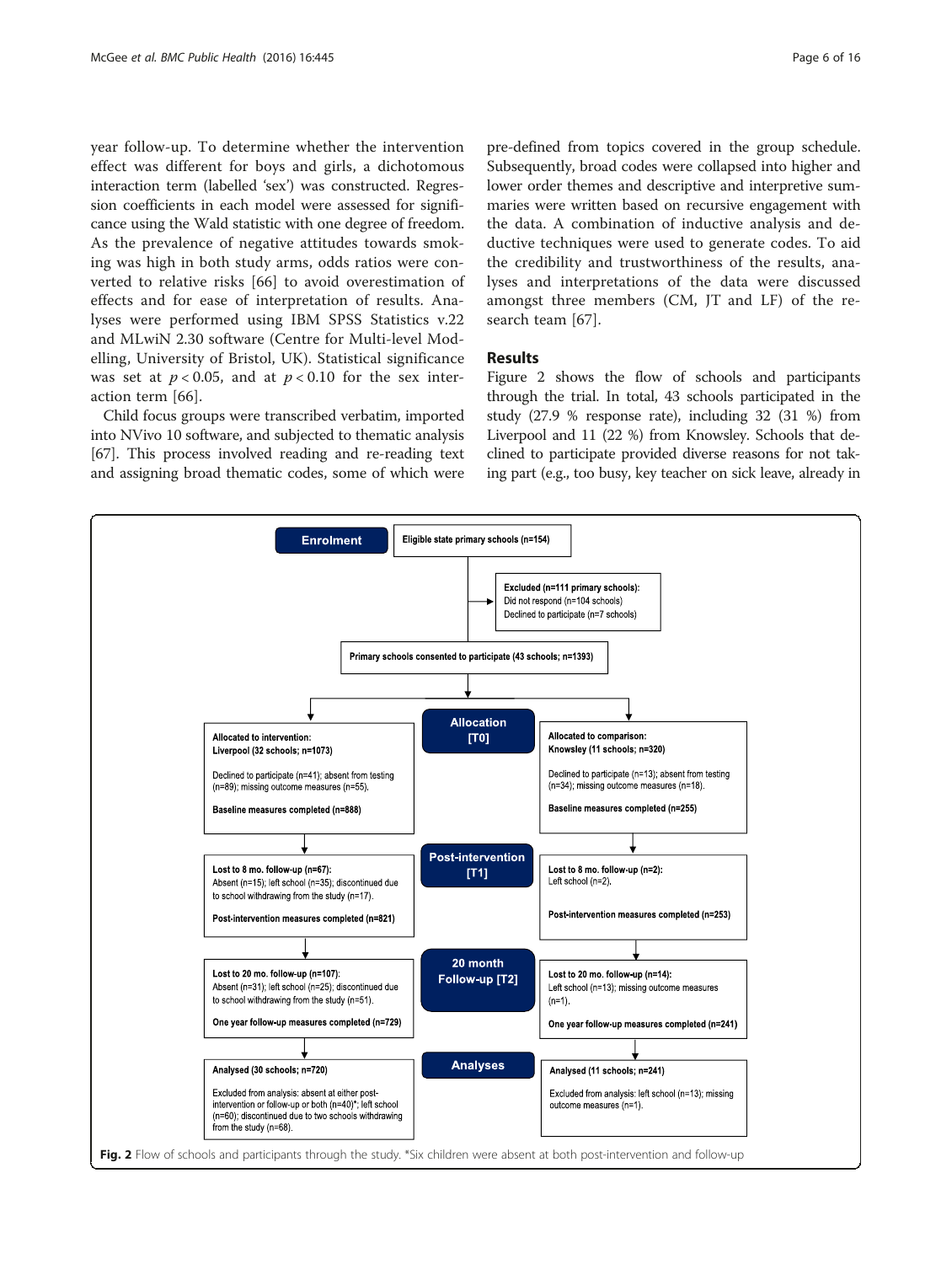receipt of external projects). Of the 1393 potentially eligible children at T0, 1143 completed baseline measures (92 % response rate); 961 children completed assessments at T0, T1, and T2 and were included in the final analyses (84 % participation rate). Participant retention ranged from 80 % (T0) to 79 % (T2) in the comparison group. The intervention group's retention ranged from 83 % at baseline to 68 % at T2. However, the withdrawal of two intervention schools due to internal staffing issues excluded 68 children. Had the schools not withdrawn, assuming all children would have continued through the study, the retention at follow-up would have been 74 %. Compared with intervention children included in the analyses, a higher proportion of intervention children that were excluded from the analyses had a sibling that smoked  $(p < 0.01)$  and a lower proportion believed that smoking is bad for health ( $p < 0.05$ ). Other baseline values did not differ between those included and excluded.

Baseline characteristics for the final sample of child participants (mean age  $9.6 \pm 0.3$  years, 50.4 % female, 98.3 % White British) are shown in Table 1. Over seven in ten (71.9 %) participating children lived within areas

ranked within the highest 10 % for deprivation in England. The majority of children reported to have never smoked at T0 (97.5 %: comparison group, 96.3 %; intervention group, 97.9 %). CO readings were recorded for 82 % of participants and confirmed self-reported non-smoking status with all readings below 10 ppm (Mean =  $1.3 \pm$ 0.7 ppm). Over half of children (57.3 %) reported that at least one family member was a current smoker, whilst almost one in five children reported having a friend who smoked. Children generally had strong non-smoking intentions and high refusal self-efficacy expectations, though 40-58 % of children displayed more favourable attitudes towards smoking on five of the six attitude items. Children in the intervention group were less likely to be White British and were significantly more deprived  $(p < 0.01)$ than children in the comparison group. A higher proportion of intervention children, in particular girls, definitely believed that smoking was difficult to quit ( $p < 0.01$ ) and that smoking affects sports performance ( $p < 0.05$ ). No other significant group differences were found at T0.

Smoking behaviour data is reported for descriptive purposes. Self-reported smoking prevalence at T1

| Table 1 Sample characteristics of children at baseline |  |
|--------------------------------------------------------|--|
|--------------------------------------------------------|--|

|                                                   | Comparison                         |                                     |                                        | Intervention                       |                                     |                                        |  |
|---------------------------------------------------|------------------------------------|-------------------------------------|----------------------------------------|------------------------------------|-------------------------------------|----------------------------------------|--|
|                                                   | All $(n = 241)$<br>$M \pm SD$ or % | Boys $(n = 114)$<br>$M \pm SD$ or % | Girls ( $n = 127$ )<br>$M \pm SD$ or % | All $(n = 720)$<br>$M \pm SD$ or % | Boys $(n = 363)$<br>$M \pm SD$ or % | Girls ( $n = 357$ )<br>$M \pm SD$ or % |  |
| Demographics                                      |                                    |                                     |                                        |                                    |                                     |                                        |  |
| Age (years)                                       | $9.6 \pm 0.3$                      | $9.6 \pm 0.3$                       | $9.6 \pm 0.3$                          | $9.6 \pm 0.3$                      | $9.6 \pm 0.3$                       | $9.6 \pm 0.3$                          |  |
| Ethnicity (White British)                         | 98.3                               | 99.1                                | 97.6                                   | 82.1                               | 82.6                                | 81.5                                   |  |
| Deprivation level (IMD)                           | $50.9 \pm 17.9$                    | $49.8 \pm 17.7$                     | $51.9 \pm 18.2$                        | $55.7 \pm 16.4$                    | $55.5 \pm 16.5$                     | $55.8 \pm 16.3$                        |  |
| Enjoyment of physical activity                    |                                    |                                     |                                        |                                    |                                     |                                        |  |
| PACES enjoyment scale (range 1-5)                 | $4.3 \pm 0.7$                      | $4.3 \pm 0.7$                       | $4.3 \pm 0.7$                          | $4.3 \pm 0.7$                      | $4.2 \pm 0.8$                       | $4.4 \pm 0.6$                          |  |
| Smoking intentions                                |                                    |                                     |                                        |                                    |                                     |                                        |  |
| Total non-smoking intentions (range 4-12)         | $11.7 \pm 1.0$                     | $11.6 \pm 1.1$                      | $11.7 \pm 0.9$                         | $11.8 \pm 0.8$                     | $11.7 \pm 1.0$                      | $11.9 \pm 0.5$                         |  |
| Self-efficacy                                     |                                    |                                     |                                        |                                    |                                     |                                        |  |
| Total refusal self-efficacy (range 3-15)          | $13.5 \pm 3.2$                     | $13.5 \pm 3.1$                      | $13.5 \pm 3.3$                         | $13.7 \pm 3.0$                     | $13.4 \pm 3.3$                      | $14.0 \pm 2.7$                         |  |
| Attitudes towards smoking                         |                                    |                                     |                                        |                                    |                                     |                                        |  |
| Smoking is bad for health ('definitely yes')      | 88.8                               | 87.7                                | 89.8                                   | 90.1                               | 86.2                                | 94.1                                   |  |
| Safe to smoke year or two ('definitely not')      | 59.8                               | 60.5                                | 59.1                                   | 64.4                               | 63.6                                | 65.3                                   |  |
| Difficult to quit once started ('definitely yes') | 43.2                               | 45.6                                | 40.9                                   | 52.8                               | 51.2                                | 54.3                                   |  |
| Others smoke harmful to you ('definitely yes')    | 59.3                               | 60.5                                | 58.3                                   | 66.1                               | 63.1                                | 69.2                                   |  |
| Affects sports performance ('definitely yes')     | 51.0                               | 53.5                                | 48.8                                   | 58.3                               | 59.2                                | 57.4                                   |  |
| Makes you gain/lose weight ('no difference')      | 42.3                               | 37.7                                | 46.5                                   | 42.6                               | 45.2                                | 40.1                                   |  |
| Social influences                                 |                                    |                                     |                                        |                                    |                                     |                                        |  |
| Mother smoking                                    | 40.7                               | 39.5                                | 41.7                                   | 34.9                               | 32.2                                | 37.5                                   |  |
| Father smoking                                    | 43.6                               | 47.4                                | 40.2                                   | 38.2                               | 38.0                                | 38.4                                   |  |
| Sibling smoking                                   | 10.8                               | 10.5                                | 11.0                                   | 9.2                                | 8.0                                 | 10.4                                   |  |
| Friend smoking <sup>a</sup>                       | 18.7                               | 25.4                                | 12.6                                   | 17.1                               | 22.9                                | 11.2                                   |  |

Notes: IMD, Indices of multiple deprivation score; <sup>a</sup>at least one friend smokes or tried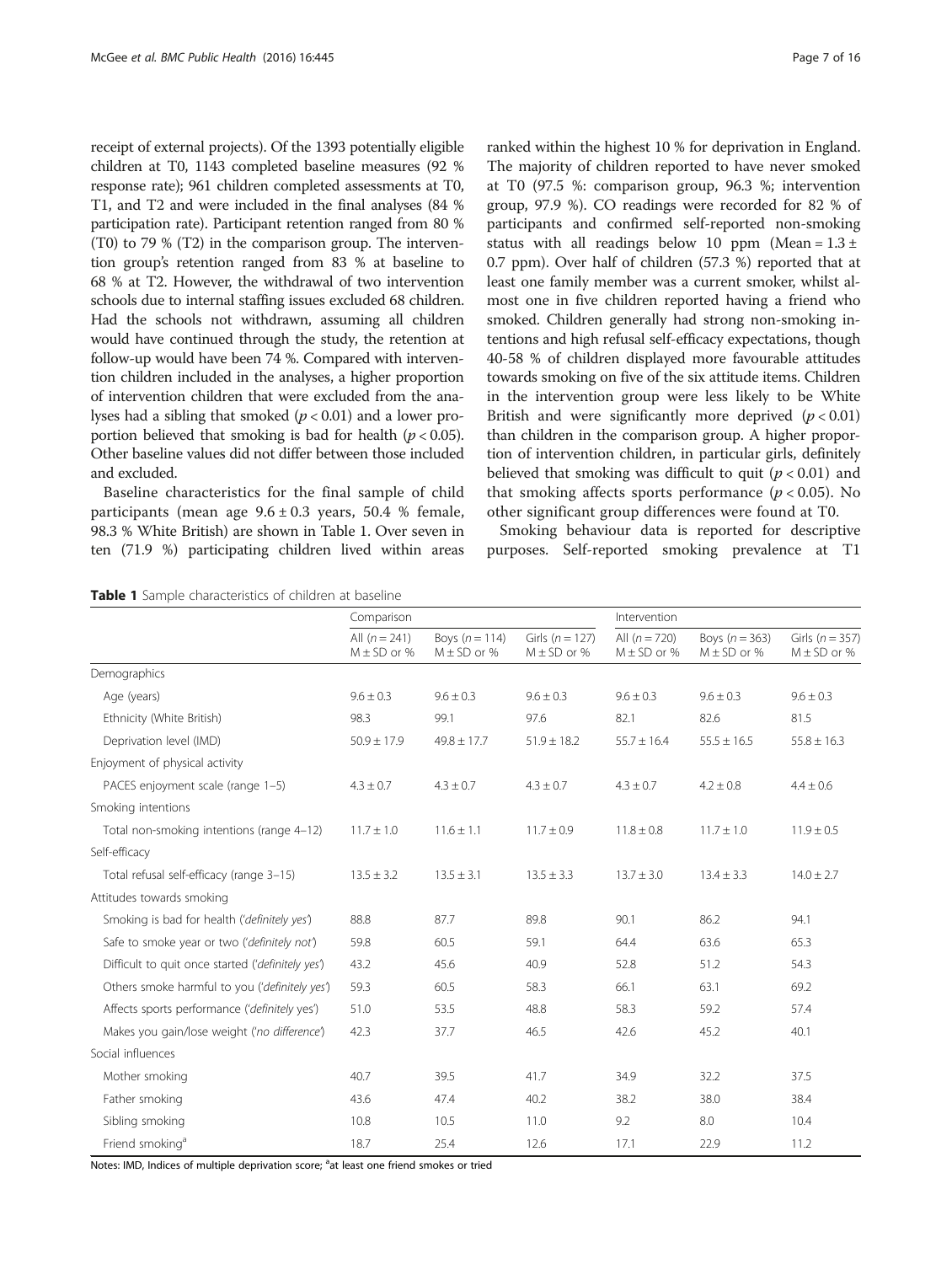(comparison group, 97.5 %; intervention group, 98.6 %) and T2 (comparison group: 97.1 %, intervention group, 98.2 %) remained similar to T0, suggesting that low rates of smoking continued over time.

#### Intervention effects

## Non-smoking intentions

The adjusted multilevel linear regression analyses indicated no significant intervention effects on non-smoking intentions between baseline and T1 (Table 2), and between baseline and T2 (Table [3](#page-8-0)).

#### Cigarette refusal self-efficacy

The adjusted multilevel linear regression analyses showed no significant intervention effects between baseline and T1 (Table 2), and between baseline and T2 (Table [3\)](#page-8-0), for refusal self-efficacy.

### Attitudes towards smoking

The adjusted multilevel logistic regression analyses indicated small positive intervention effects between baseline and T1 (Table 2) for four attitude towards smoking items. At T1, compared with children in the comparison group, children that participated in the SFS intervention were more likely to 'definitely' believe that: 'it is not safe to smoke for a year or two as long as you quit after that' (RR = 1.19, 95 % CI 1.07 to 1.33,  $p < 0.001$ ), 'it is difficult to quit smoking once started'  $(RR = 1.56, 95 % 1.38$  to 1.76,  $p < 0.001$ ), 'smoke from other peoples' cigarettes is harmful to you' (RR = 1.19, 95 % CI 1.20 to 2.08,  $p < 0.001$ ), and 'smoking affects sports performance' (RR = 1.73, 95 % CI 1.59 to 1.88,  $p < 0.001$ ). In addition, a moderate positive intervention effect was observed on the attitude item: 'smoking makes 'no difference' to weight' (RR = 2.13, 95 % CI 1.86 to 2.44,  $p < 0.001$ ). Between baseline and T2 (Table [3\)](#page-8-0), significant between-group differences remained on only one of the six attitude items. Compared with children in the comparison group, children who received the SFS intervention were more likely to 'definitely' believe that 'smoking affects sports performance' (RR = 1.57, 95 % CI, 1.43, 1.72,  $p < 0.001$ ), a small positive intervention effect.

**Table 2** Multilevel analyses of the effectiveness of the SmokeFree Sports intervention between baseline (T0) and post-intervention (T1)

|                                                   |                            | Mean difference <sup>a</sup> | Crude model <sup>b</sup>   |            | Adjusted model <sup>c</sup> |            |  |
|---------------------------------------------------|----------------------------|------------------------------|----------------------------|------------|-----------------------------|------------|--|
| Outcome measure                                   | $(T1-T0: M \pm SD or \% )$ |                              | $\beta$ or RR (95 % CI)    | P          | $\beta$ or RR (95 % CI)     | P          |  |
| Smoking intentions                                |                            |                              |                            |            |                             |            |  |
| Total non-smoking intentions                      |                            | $0.03 \pm 0.98$              | $0.03^d$ (-0.07, 0.13)     | 0.51       | $0.02d$ (-0.08, 0.12)       | 0.71       |  |
|                                                   | C                          | $0.07 \pm 0.95$              |                            |            |                             |            |  |
| Cigarette refusal self-efficacy                   |                            |                              |                            |            |                             |            |  |
| Total refusal self-efficacy                       |                            | $0.29 \pm 3.52$              | $0.28d$ (-0.10, 0.67)      | 0.15       | $0.28^d$ (-0.11, 0.67)      | 0.17       |  |
|                                                   | C                          | $0.15 \pm 3.77$              |                            |            |                             |            |  |
| Attitudes towards smoking                         |                            |                              |                            |            |                             |            |  |
| Smoking is bad for health ('definitely yes')      |                            | 3.8                          | $1.03^e$ (0.99, 1.06)      | 0.19       | $1.03^e$ (0.99, 1.06)       | 0.15       |  |
|                                                   | C                          | 2.5                          |                            |            |                             |            |  |
| Safe to smokeyear or two ('definitely not')       |                            | 3.1                          | $1.23^{\circ}(1.11, 1.36)$ | $< 0.001*$ | $1.19^e$ (1.07, 1.33)       | 0.01       |  |
|                                                   | C                          | $-5.0$                       |                            |            |                             |            |  |
| Difficult to quit once started ('definitely yes') |                            | 15.4                         | $1.58^e$ (1.41, 1.78)      | $< 0.001*$ | $1.56^e$ (1.38, 1.76)       | $< 0.001*$ |  |
|                                                   | C                          | $-0.5$                       |                            |            |                             |            |  |
| Others smoke is harmful to you ('definitely yes') |                            | 2.4                          | $1.19^e$ (1.07, 1.31)      | $< 0.01*$  | $1.19^e$ (1.20, 2.08)       | $< 0.01*$  |  |
|                                                   | C                          | $-2.5$                       |                            |            |                             |            |  |
| Affects sports performance ('definitely yes')     |                            | 30.3                         | $1.70^e$ (1.58, 1.85)      | $< 0.001*$ | $1.73^e$ (1.59, 1.88)       | $< 0.001*$ |  |
|                                                   | C                          | 0.9                          |                            |            |                             |            |  |
| Makes you gain or lose weight ('no difference')   |                            | 26.3                         | $2.11^e$ (1.85, 2.41)      | $< 0.001*$ | $2.13^e$ (1.86, 2.44)       | $< 0.001*$ |  |
|                                                   | C                          | $-9.1$                       |                            |            |                             |            |  |

Notes: β = beta coefficient; RR = relative risk; CI = confidence interval, I = intervention group; C = comparison. Values reflect the intervention effects (i.e., between-group differences) between baseline and post-intervention

\*Significant intervention effect  $(P < 0.05)$ 

<sup>a</sup>Unadjusted within-group mean difference (post-intervention minus baseline)

<sup>b</sup>Adjusted for group and baseline value of the outcome measure

c Additionally adjusted for school and deprivation level, sex, age, ethnicity, other individual smoking-related cognitions at baseline, enjoyment of physical activity and mother/father/sibling/friend smoking

<sup>d</sup>β value<br><sup>e</sup>Relative

Relative risk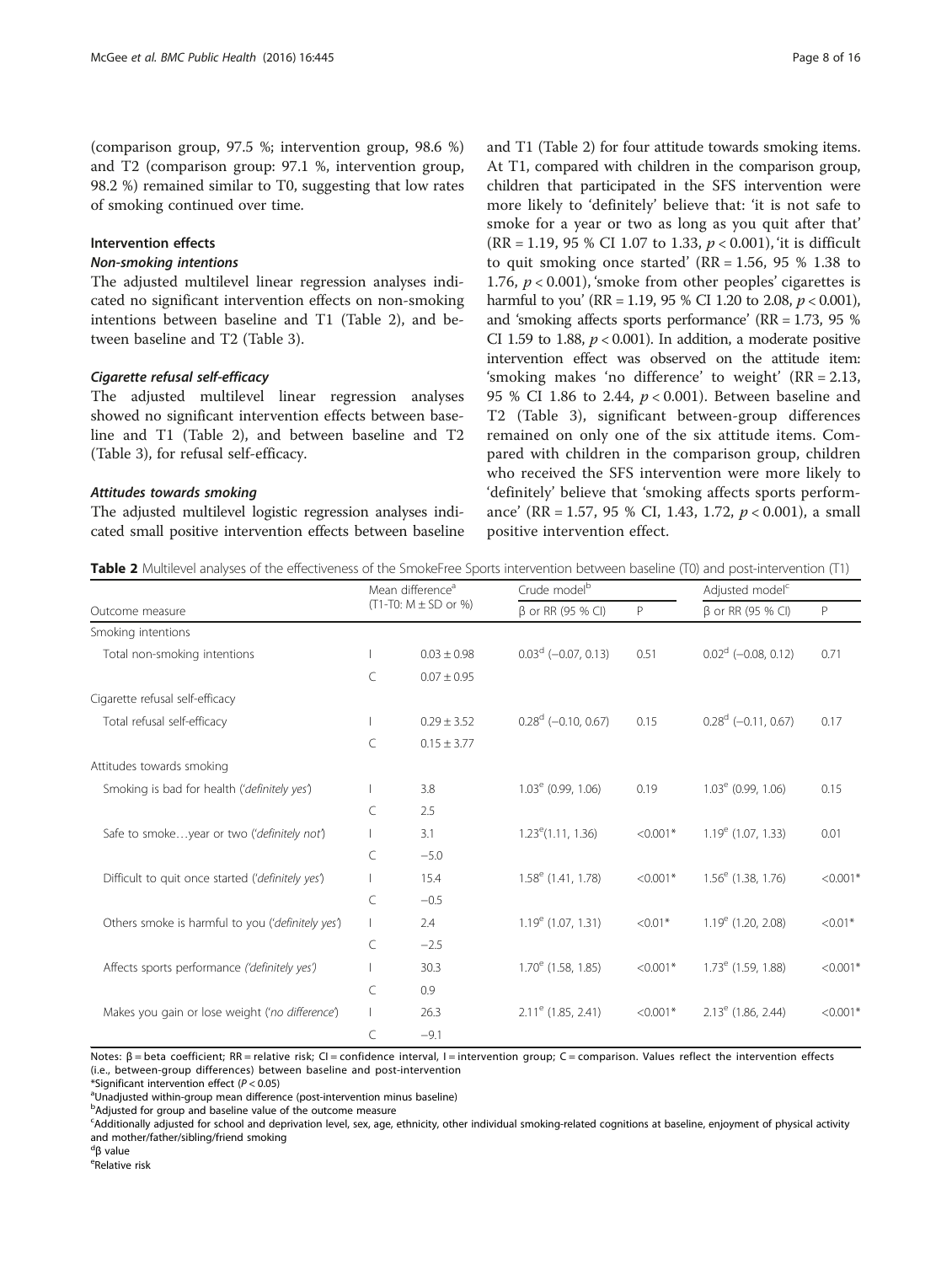<span id="page-8-0"></span>

| Table 3 Multilevel analyses of the effectiveness of the SmokeFree Sports intervention between baseline (T0) and one year follow-up (T2) |  |
|-----------------------------------------------------------------------------------------------------------------------------------------|--|
|                                                                                                                                         |  |

|                                                   | Mean difference <sup>a</sup><br>$(T2-T0: M \pm SD$ or %) |                 | Crude model <sup>b</sup>        |              | Adjusted model <sup>c</sup>     |            |  |
|---------------------------------------------------|----------------------------------------------------------|-----------------|---------------------------------|--------------|---------------------------------|------------|--|
| Outcome measure                                   |                                                          |                 | $\beta$ or RR (95 % CI)         | $\mathsf{P}$ | $\beta$ or RR (95 % CI)         | P          |  |
| Smoking intentions                                |                                                          |                 |                                 |              |                                 |            |  |
| Total non-smoking intentions                      |                                                          | $0.06 \pm 0.97$ | $0.08d$ (-0.02,0.18)            | 0.13         | $0.08d$ (-0.02,0.17)            | 0.14       |  |
|                                                   | C                                                        | $0.06 \pm 1.18$ |                                 |              |                                 |            |  |
| Cigarette refusal self-efficacy                   |                                                          |                 |                                 |              |                                 |            |  |
| Total refusal self-efficacy                       |                                                          | $0.56 \pm 3.23$ | $0.27d$ (-0.02,0.56)            | 0.07         | $0.23d$ (-0.07,0.52)            | 0.13       |  |
|                                                   | $\subset$                                                | $0.45 \pm 3.73$ |                                 |              |                                 |            |  |
| Attitudes towards smoking                         |                                                          |                 |                                 |              |                                 |            |  |
| Smoking is bad for health ('definitely yes')      |                                                          | 5.5             | $0.98^{\mathrm{e}}$ (0.96,1.01) | 0.28         | $0.99^{\mathrm{e}}$ (0.97,1.01) | 0.42       |  |
|                                                   | C                                                        | 8.3             |                                 |              |                                 |            |  |
| Safe to smokeyear or two ('definitely not')       |                                                          | $-0.6$          | $1.05^e$ (0.95,1.16)            | 0.42         | $1.03^{\circ}$ (0.93,1.15)      | 0.65       |  |
|                                                   | C                                                        | 0.4             |                                 |              |                                 |            |  |
| Difficult to quit once started ('definitely yes') |                                                          | 5.8             | $1.15^{\circ}$ (1.02,1.29)      | 0.05         | $1.15^{\circ}$ (1.02,1.3)       | 0.06       |  |
|                                                   | C                                                        | 6.6             |                                 |              |                                 |            |  |
| Others smoke is harmful to you ('definitely yes') |                                                          | 0.0             | $1.14^e$ (1.08,1.81)            | 0.03         | $1.13^e$ (1.05,1.79)            | 0.05       |  |
|                                                   | C                                                        | $-2.0$          |                                 |              |                                 |            |  |
| Affects sports performance ('definitely yes')     |                                                          | 23.2            | $1.55^e$ (1.42,1.69)            | $< 0.001*$   | $1.57^e$ (1.43,1.72)            | $< 0.001*$ |  |
|                                                   | C                                                        | 1.3             |                                 |              |                                 |            |  |
| Makes you gain or lose weight ('no difference')   |                                                          | $-2.0$          | $1.05^{\mathrm{e}}$ (0.90,1.22) | 0.60         | $0.98^{\mathrm{e}}$ (0.83,1.16) | 0.84       |  |
|                                                   | C                                                        | $-3.7$          |                                 |              |                                 |            |  |

Notes: β = beta coefficient; RR = relative risk; CI = confidence interval; I = intervention group; C = comparison. Values reflect the intervention effects (i.e., between-group differences) between baseline and post-intervention

\*Significant intervention effect  $(P < 0.05)$ 

Unadjusted within-group mean difference (one year follow-up minus baseline)

<sup>b</sup>Adjusted for group and baseline value of the outcome measure

c Additionally adjusted for school and deprivation level, sex, age, ethnicity, other individual smoking-related cognitions at baseline, enjoyment of physical activity and mother/father/sibling/friend smoking

<sup>d</sup>β value<br><sup>e</sup>Relative

Relative risk

## Sex interaction effects

Tables [4](#page-9-0) and [5](#page-10-0) show the results of the sex interaction analyses between baseline and T1, and between baseline and T2, respectively. Between baseline and T1, sex moderated the intervention effects for cigarette refusal self-efficacy; a significant small positive intervention effect was found in girls ( $β = 0.72$ , 95 % CI 0.21 to 1.23,  $p < 0.01$ ) but not boys (β = -0.18, 95 % CI -0.77 to 0.41,  $p = 0.54$ ). No other sex interactions were observed.

## Qualitative findings

During focus groups the majority of children articulated that SFS made them more determined not to smoke in the future. Children's reasons for not smoking surrounded some of the key messages received and or activities played during the intervention (see Table [6](#page-10-0) for a summary of children's reasons for their non-smoking intentions). During group discussions some children expressed a level of uncertainty regarding their future smoking behaviour and verbalised that they may smoke in the future because of social norms, and or using smoking as a coping mechanism for managing stress:

"I don't want to smoke when I'm older but I'll probably end up changing my mind because I want to be like one of my sisters who smokes" (Girl, School 1).

"I'm not saying I definitely won't [smoke] because it's just something that might happen if something stressful happens" (Boy, School 2).

During group discussions children were able to recall the health messages delivered during the intervention, particularly in relation to the health implications associated with smoking, its impact on sport performance, the chemical properties in a cigarette and its addictive nature, and its impact on weight (see Table [7](#page-11-0)).

## **Discussion**

This study examined the short and medium term effects of a sport-for-health intervention (SFS) on 9-10 year old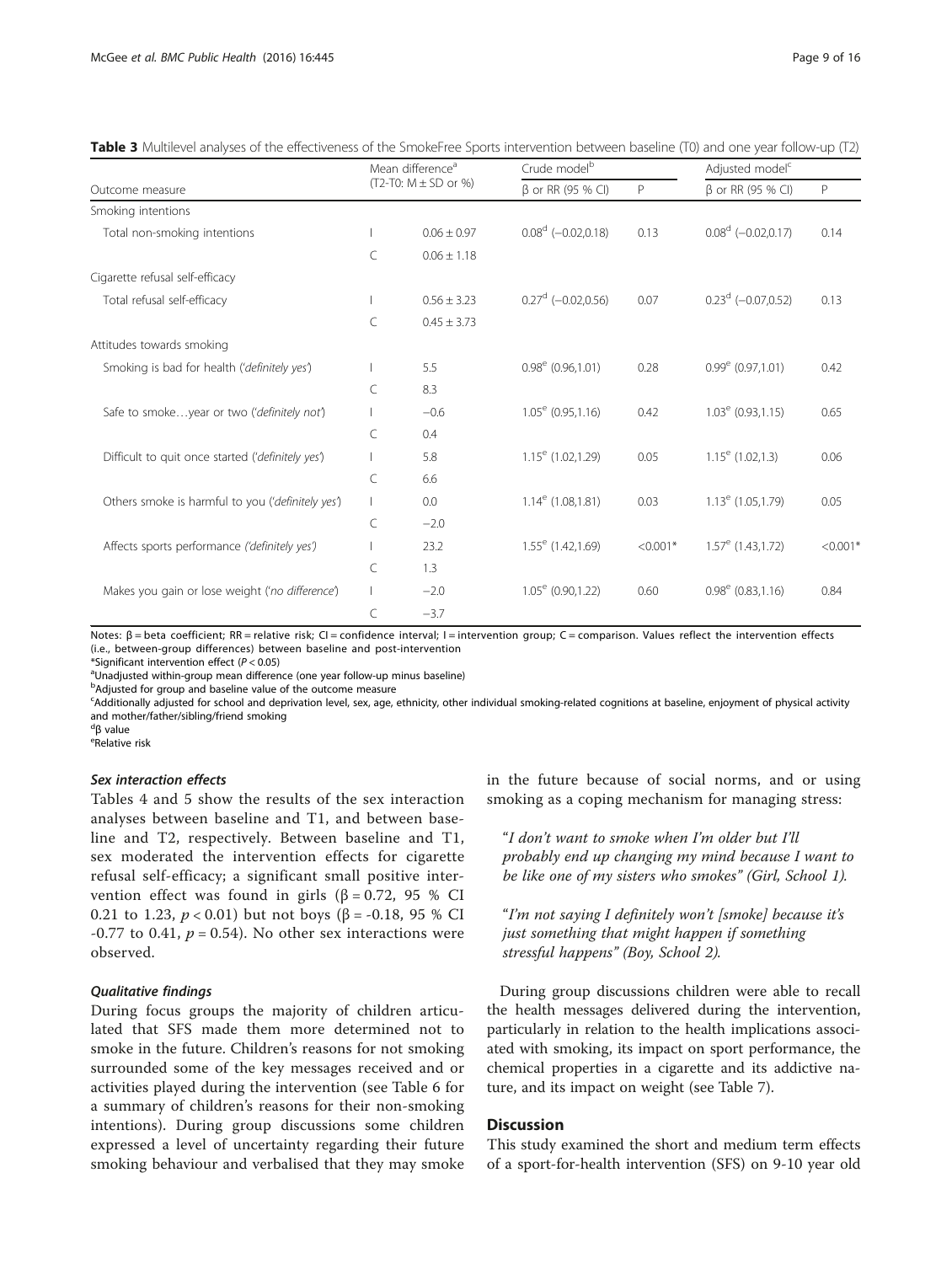<span id="page-9-0"></span>Table 4 Multilevel analyses exploring interaction effects by sex between baseline (T0) and post-intervention (T1)

|                                                      |                | Mean difference <sup>a</sup><br>$(T1-T0: M \pm SD$ or %) |                 | Intervention* sex <sup>b</sup><br>(crude model) |         | <b>Boys</b> <sup>c</sup>                                    |                | Girls <sup>c</sup>      |           |
|------------------------------------------------------|----------------|----------------------------------------------------------|-----------------|-------------------------------------------------|---------|-------------------------------------------------------------|----------------|-------------------------|-----------|
| Outcome measure                                      |                | Boys                                                     | Girls           | $\beta$ or RR (95 % CI)                         | P       | $\beta$ or RR (95 % CI)                                     | P              | $\beta$ or RR (95 % CI) | P         |
| Smoking intentions                                   |                |                                                          |                 |                                                 |         |                                                             |                |                         |           |
| Total non-smoking intentions                         |                | $0.10 \pm 1.2$                                           | $-0.04 \pm 0.7$ | $0.10^d$ (-0.10, 0.30)                          | 0.32    | n/a                                                         |                | n/a                     |           |
|                                                      | C              | $0.16 \pm 1.0$                                           | $0.00 \pm 0.9$  |                                                 |         |                                                             |                |                         |           |
| Cigarette refusal self-efficacy                      |                |                                                          |                 |                                                 |         |                                                             |                |                         |           |
| Total refusal self-efficacy                          |                | $0.32 \pm 3.9$                                           | $0.25 \pm 3.2$  | $0.87d$ (0.09, 1.64)                            | $0.03*$ | $-0.18^d$ (-0.77, 0.41) 0.54 0.72 <sup>d</sup> (0.21, 1.23) |                |                         | $< 0.01*$ |
|                                                      | C              | $0.39 \pm 3.6$                                           | $-0.07 \pm 3.8$ |                                                 |         |                                                             |                |                         |           |
| Attitudes towards smoking                            |                |                                                          |                 |                                                 |         |                                                             |                |                         |           |
| Smoking is bad for health<br>('definitely yes')      | $\mathbf{I}$   | 5.5                                                      | 2.0             | $1.05^{\circ}$ (1.00, 1.11)                     | 0.12    | n/a                                                         |                | n/a                     |           |
|                                                      | C              | 4.4                                                      | 0.8             |                                                 |         |                                                             |                |                         |           |
| Safe to smokeyear or two<br>('definitely not')       |                | 0.9                                                      | 5.3             | $1.16^e$ (0.95, 1.42)                           | 0.23    | n/a                                                         |                | n/a                     |           |
|                                                      | $\mathsf{C}$   | $-4.4$                                                   | $-5.6$          |                                                 |         |                                                             |                |                         |           |
| Difficult to quit once started<br>('definitely yes') | $\mathbf{L}$   | 17.4                                                     | 13.5            | $1.19^e$ (0.90, 1.57)                           | 0.30    | n/a                                                         | $\overline{a}$ | n/a                     |           |
|                                                      | $\mathsf{C}$   | 2.6                                                      | $-3.1$          |                                                 |         |                                                             |                |                         |           |
| Others smoke harmful to you<br>('definitely yes')    | $\overline{1}$ | 3.3                                                      | 1.4             | $1.14^e$ (0.84, 2.23)                           | 0.29    | n/a                                                         | Ĭ.             | n/a                     |           |
|                                                      | $\mathsf{C}$   | $-0.9$                                                   | $-4.0$          |                                                 |         |                                                             |                |                         |           |
| Affects sports performance<br>('definitely yes')     |                | 30.3                                                     | 30.3            | $1.16^{\mathrm{e}}$ (0.90, 1.50)                | 0.34    | n/a                                                         |                | n/a                     |           |
|                                                      | C              | 5.3                                                      | $-3.1$          |                                                 |         |                                                             |                |                         |           |
| Makes you gain or lose weight<br>('no difference')   | $\perp$        | 23.4                                                     | 29.1            | $1.21^e$ (0.79, 2.31)                           | 0.36    | n/a                                                         |                | n/a                     |           |
|                                                      | $\subset$      | $-2.6$                                                   | $-15.0$         |                                                 |         |                                                             |                |                         |           |

Notes: β = beta coefficient; RR = relative risk; CI = confidence interval; I = intervention group; C = comparison. Where crude analyses were significant, adjusted analyses (i.e., interaction term included in adjusted multilevel models) were conducted with results for each sex shown

\*Significant intervention effect ( $P < 0.05$ )

aUnadjusted within-group mean difference (post-intervention minus baseline)

<sup>b</sup>Adjusted for group and baseline value of the outcome measure

c Additionally adjusted for school and deprivation level, sex, age, ethnicity, other individual smoking-related cognitions at baseline, enjoyment of physical activity and mother/father/sibling/friend smoking

<sup>d</sup>β value<br><sup>e</sup>Relative

Relative risk

children's intentions (not) to smoke and smokingrelated cognitions (attitudes and refusal self-efficacy) using a controlled trial. The SFS intervention had no effect on children's ratings of non-smoking intentions, though qualitative data suggested that participation in SFS made children more determined not to smoke. In addition, a small positive short term effect was found for refusal self-efficacy among girls in the intervention group. Participation in SFS also increased the likelihood of having negative attitudes towards smoking immediately after the intervention, with children stating that the intervention reinforced non-smoking opinions, though limited effects were found one year after the intervention.

Smoking intentions are precursors to and predictive of smoking initiation in youth [[8,](#page-13-0) [68](#page-14-0)]. Quantitative data

indicated that the SFS intervention did not significantly impact on children's smoking intentions; children in both the intervention and comparison group reported a strong intention not to smoke in the future and thus a ceiling effect limited our ability to detect betweengroup differences. These findings are comparable to other smoking prevention programmes targeting primary school aged children [[19](#page-13-0), [69](#page-14-0)], but are inconsistent with two school-based interventions that reported a positive effect on intentions to smoke among elementary school children from the USA [\[70](#page-14-0)–[72](#page-14-0)]. A further study examined the immediate and long term effects of a smoking education programme implemented in Dutch elementary schools [[73\]](#page-14-0). The study reported no short term effects on intention to smoke during elementary school. However, when children were followed up at secondary school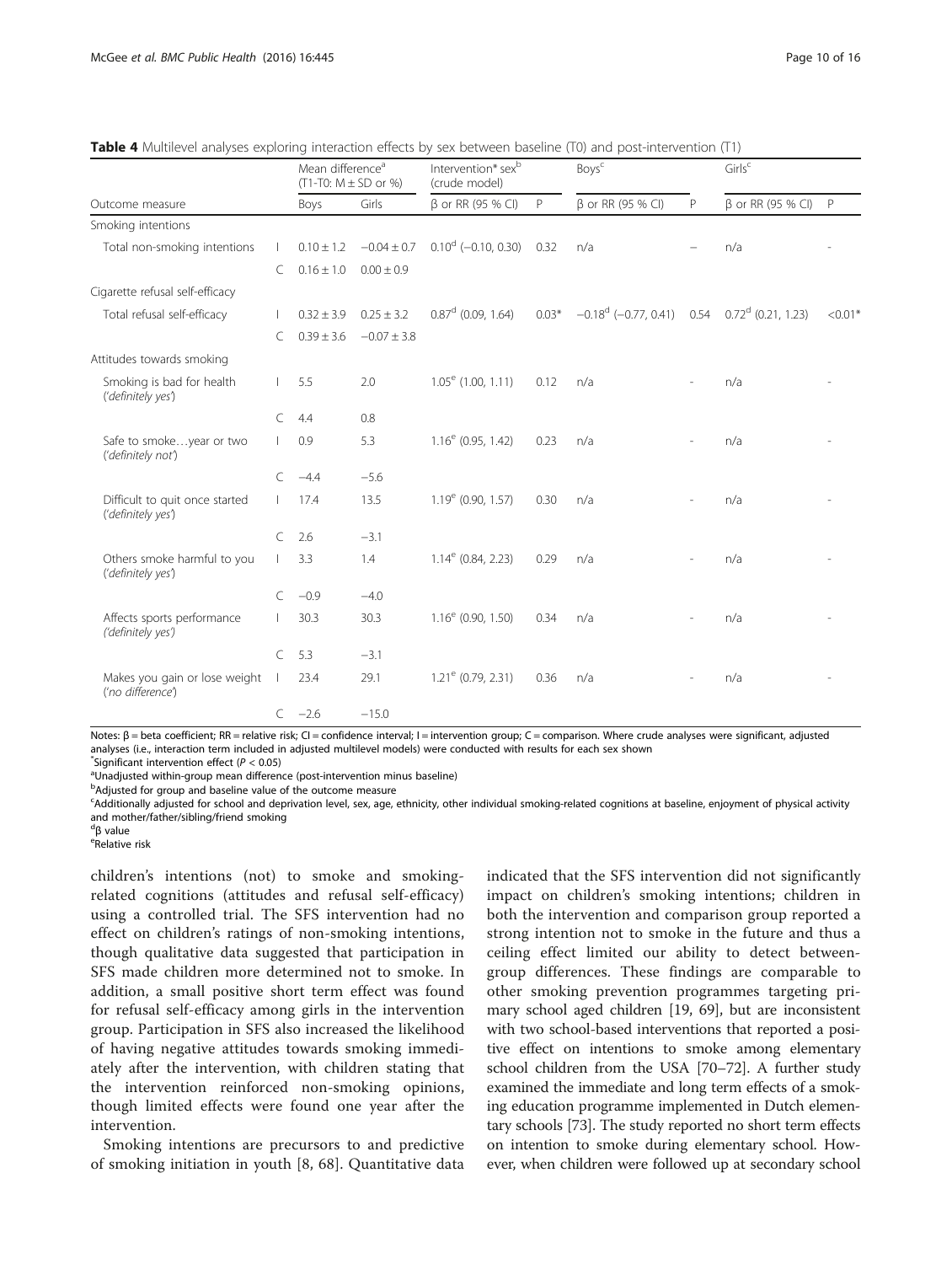<span id="page-10-0"></span>Table 5 Multilevel analyses exploring interaction effects by sex between baseline (T0) and one year follow-up (T2)

| Outcome measure                                   |           | Mean difference <sup>a</sup><br>$(T2-T0: M \pm SD$ or %) |        | Intervention* sex <sup>b</sup><br>(crude model)                |            | <b>Boys</b> <sup>c</sup> |                          | Girls <sup>c</sup>        |  |
|---------------------------------------------------|-----------|----------------------------------------------------------|--------|----------------------------------------------------------------|------------|--------------------------|--------------------------|---------------------------|--|
|                                                   |           | Boys                                                     | Girls  | $\beta$ or RR (95 % CI)                                        | P.         | β or RR (95 % Cl) P      |                          | $\beta$ or RR (95 % CI) P |  |
| Smoking intentions                                |           |                                                          |        |                                                                |            |                          |                          |                           |  |
| Total non-smoking intentions                      |           |                                                          |        | $0.10 \pm 1.2$ $0.00 \pm 0.7$ $-0.01^d$ (-0.21, 0.19) 0.89 n/a |            |                          | $\overline{\phantom{a}}$ | n/a                       |  |
|                                                   | C         | $0.06 \pm 1.4$ $0.06 \pm 0.9$                            |        |                                                                |            |                          |                          |                           |  |
| Cigarette refusal self-efficacy                   |           |                                                          |        |                                                                |            |                          |                          |                           |  |
| Total refusal self-efficacy                       |           |                                                          |        | $0.84 \pm 3.4$ $0.27 \pm 3.0$ $-0.20^{\circ}(-0.78, 0.39)$     | 0.51 n/a   |                          |                          | n/a                       |  |
|                                                   | C         | $0.37 \pm 3.8$ $0.53 \pm 3.7$                            |        |                                                                |            |                          |                          |                           |  |
| Attitudes towards smoking                         |           |                                                          |        |                                                                |            |                          |                          |                           |  |
| Smoking is bad for health ('definitely yes')      |           | 8.3                                                      | 2.5    | $1.02^e$ (1.00, 1.04)                                          | 0.17       | n/a                      |                          | n/a                       |  |
|                                                   | $\subset$ | 10.5                                                     | 6.3    |                                                                |            |                          |                          |                           |  |
| Safe to smokeyear or two ('definitely not')       |           | $-0.5$                                                   | $-0.9$ | $0.94^{\circ}$ (0.76, 1.17)                                    | $0.64$ n/a |                          | $\overline{\phantom{a}}$ | n/a                       |  |
|                                                   |           | $C -2.6$                                                 | 3.1    |                                                                |            |                          |                          |                           |  |
| Difficult to quit once started ('definitely yes') |           | 7.8                                                      | 4.0    | $1.03^e$ (0.81, 1.31)                                          | $0.84$ n/a |                          |                          | n/a                       |  |
|                                                   | C         | 6.2                                                      | 7.1    |                                                                |            |                          |                          |                           |  |
| Others smoke harmful to you ('definitely yes')    |           | 1.6                                                      | $-1.7$ | $1.11^{\circ}$ (0.77, 2.15)                                    | 0.41 n/a   |                          | $\overline{\phantom{a}}$ | n/a                       |  |
|                                                   |           | $C -0.9$                                                 | $-3.2$ |                                                                |            |                          |                          |                           |  |
| Affects sports performance ('definitely yes')     |           | 25.1                                                     | 21.3   | $1.05^{\circ}$ (0.83, 1.32)                                    | 0.73       | n/a                      |                          | n/a                       |  |
|                                                   | C         | 5.3                                                      | $-2.3$ |                                                                |            |                          |                          |                           |  |
| Makes you gain or lose weight ('no difference')   |           | $-2.5$                                                   | $-1.7$ | $0.99^{\mathrm{e}}$ (0.26, 3.70)                               | 0.99       | n/a                      | $\overline{\phantom{a}}$ | n/a                       |  |
|                                                   | C         | 1.8                                                      | $-8.7$ |                                                                |            |                          |                          |                           |  |

Notes: β = beta coefficient; RR = relative risk; CI = confidence interval; I = intervention group; C = comparison. Where crude analyses were significant, adjusted analyses (i.e., interaction term included in adjusted multilevel models) were conducted with results for each sex shown

<sup>a</sup>Unadjusted within-group mean difference (one year follow-up minus baseline)<br><sup>b</sup>Adjusted for group and baseline value of the outcome measure

c Additionally adjusted for school and deprivation level, sex, age, ethnicity, other individual smoking-related cognitions at baseline, enjoyment of physical activity and mother/father/sibling/friend smoking

<sup>d</sup>β value<br><sup>e</sup>Relative

Relative risk

| Table 6 Children's reasons for their non-smoking intentions |  |  |  |
|-------------------------------------------------------------|--|--|--|
|-------------------------------------------------------------|--|--|--|

| Health messages                  | <b>Ouotes</b>                                                                                                                                                                                                    |
|----------------------------------|------------------------------------------------------------------------------------------------------------------------------------------------------------------------------------------------------------------|
| Health implications of smoking   | "I won't [smoke] because if you smoke you will damage your heart and if you don't smoke you<br>can live a long and healthy life" (Girl, School 7).                                                               |
|                                  | "There's a reason why I wouldn't smoke because your lungs wouldn't be in the best condition"<br>(Boy, School 10).                                                                                                |
| Impact on sports performance     | "I wouldn't [smoke] because It's harder to breathe and harder to do exercise" (Boy, School 9).                                                                                                                   |
|                                  | "Because I like doing lots of sports and if I smoked in the future it would be difficult to do<br>[sports]" (Boy, School 8).                                                                                     |
| Cigarette contents and addiction | "Because I've learnt [in SFS] how many chemicals are in a cigarette and what goes into them,<br>that's why I wouldn't smoke" (Boy, School 8).                                                                    |
|                                  | I'm very confident that I'm not going to smoke cos they've [SFS] told us how bad it [smoking]<br>is and there are over four thousand chemicals [in a cigarette] and it can be hard to quit"<br>(Girl, School 1). |
| Financial costs of smoking       | "I wouldn't [smoke] because it costs you loads of money"(Girl, School 5).                                                                                                                                        |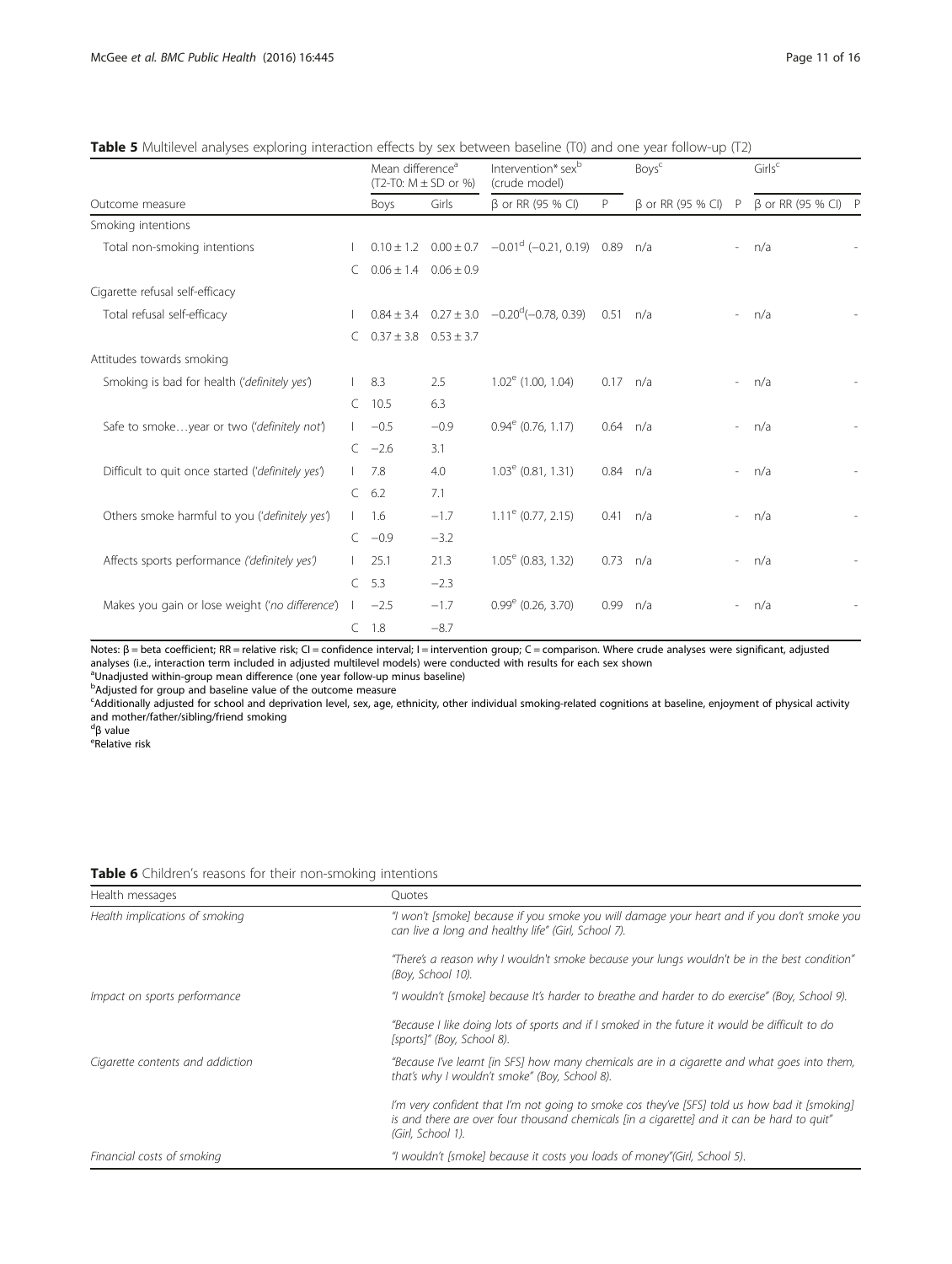<span id="page-11-0"></span>

|  |  |  | <b>Table 7</b> Children's' understanding of the health messages received during the intervention |
|--|--|--|--------------------------------------------------------------------------------------------------|
|  |  |  |                                                                                                  |

| Health messages                  | <b>Ouotes</b>                                                                                                                                                                                                                                 |
|----------------------------------|-----------------------------------------------------------------------------------------------------------------------------------------------------------------------------------------------------------------------------------------------|
| Health implications of smoking   | "The [SFS] games show you the damage that [smoking] does to your arteries and lungs" (Boy, School 3).                                                                                                                                         |
|                                  | "A smoker would get more phlegm and a non-smoker would get less phlegm" (Boy, School 4, Gp 1).                                                                                                                                                |
| Impact on sports performance     | "Your heart beats faster when you're doing exercise when you're a smoker" (Boy, School 5).                                                                                                                                                    |
| Cigarette contents and addiction | "If you smoked you wouldn't be able to run as long or play as long as other [non-smoking] people" (Boy, School 3).<br>"There's over 4,000 chemicals in a cigarette and they're not nice, rat poison, nicotine, rocket fuel" (Girl, School 6). |
| Impact on weight                 | "I wouldn't [smoke] because it's addictive and you won't be able to stop cos of the nicotine" (Girl, School 5).<br>"People think when you smoke you lose weight but you really don't" (Boy, School 5).                                        |
|                                  | "It's healthier not to smoke and there's no difference in your weight, you're just better off not smoking"(Boy, School 6).                                                                                                                    |

one year after the intervention, children who received the intervention had significantly higher non-smoking intentions and smoked less than the control group [[73](#page-14-0)]. The above mentioned studies might suggest that smoking prevention interventions may be more effective if implemented in secondary school, as children may be more likely to have developed intentions to smoke if they are closer to the actual age of smoking onset (i.e., age 14-16 years [\[19,](#page-13-0) [73\]](#page-14-0). Nevertheless, given that qualitative data suggested that SFS had strengthened children's nonsmoking intentions, a longer term follow-up study is warranted to investigate whether implementing SFS during primary school is effective at reducing smoking behaviour and smoking intentions in adolescence, following the transition to secondary school.

Children's intentions to smoke can be shaped by their attitudes towards smoking and their self-efficacy expectations [[9, 10](#page-13-0), [74, 75](#page-14-0)]. Smoking-related knowledge and attitudes are frequently measured and have a propensity to increase following smoking prevention interventions [[72, 76](#page-14-0)–[78](#page-14-0)]. Consistent with these studies, children who participated in the SFS intervention were more likely to develop negative attitudes towards smoking immediately following the intervention than children in the comparison group. Focus group data with children supported these findings and revealed that the SFS games and smoke free messages positively influenced children. Given that many preadolescent children living in socially deprived communities display pro-smoking attitudes [[14\]](#page-13-0), these findings are encouraging and suggest that SFS could therefore provide a mechanism for health education to dispel myths that exist among children around smoking harms and challenges. However, it is also worth noting that the majority of the positive intervention effects on attitudes had diminished one year after the intervention. Though not directly comparable due to methodological differences, these results are in accord with Crone and colleagues [\[72\]](#page-14-0), who also noted a number of short term positive between-group effects on attitudes towards smoking that had reduced

by long term follow-up. It is possible, therefore, that additional 'booster' sessions may be necessary to sustain attitude changes in preadolescent children, particularly those residing in deprived communities. However, the evidence on the effectiveness of booster sessions is limited and inconsistent [[79](#page-14-0)].

The likelihood of starting to smoke increases in adolescence [\[80](#page-14-0), [81\]](#page-14-0) and so enhancing skills to resist social pressures to smoke is important for smoking prevention [[82\]](#page-14-0). Whilst a small positive effect was observed on cigarette refusal self-efficacy among girls in the intervention group at post-intervention, no group differences were apparent at one-year follow-up. It is possible that short term intervention effects on refusal self-efficacy were not found in boys because efficacy levels increased from baseline to post-intervention among boys in both the intervention and comparison groups. It is also possible that short term effects on girls' refusal self-efficacy were not maintained at one-year follow-up because girls' in the comparison groups ratings increased and they appeared to 'catch up'. These mixed findings likely reflect that self-efficacy is not a static concept [\[83\]](#page-14-0) and levels of self-efficacy fluctuate over time [\[80\]](#page-14-0). The findings are similar to those reported by Isensee et al. [\[78](#page-14-0)], who also noted a lack of medium term effects and documented increases in refusal self-efficacy among control group participants. Further, the absence of intervention effect could again be attributed to a ceiling effect; children in the intervention and comparison groups both reported high refusal self-efficacy, reducing the power to detect noticeable effects. It is also worth noting that most children in the current study did not have friends who smoke, and so have yet to be put to the test of resisting social influences to smoke. Given that self-efficacy is subject to change over time, it has been recommended that smoking prevention programmes are implemented annually in preadolescence and throughout adolescence until the completion of secondary school [[35,](#page-13-0) [77, 80](#page-14-0)]. Long-term research is required to determine if the SFS primary school smoking prevention intervention can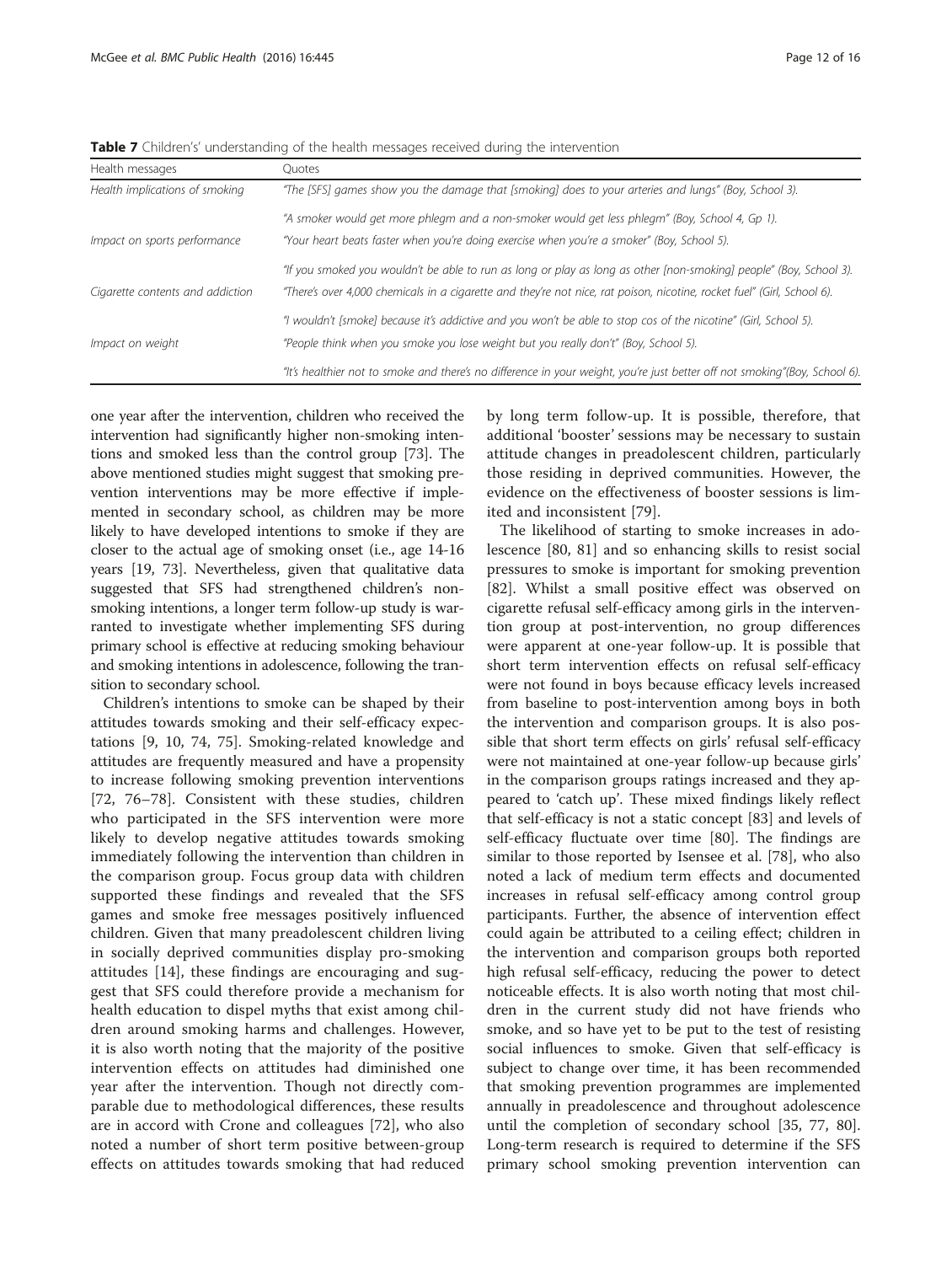facilitate children in making a rational and logical decision not to smoke during a period when smoking is more age-related and considered as accepted behaviour [[84\]](#page-14-0).

To the authors knowledge SFS was the first sport-forhealth intervention to engage children in smoking prevention. A recently published process evaluation of the intervention suggests that this unique approach was well-received by children, and was considered acceptable to coaches and teachers as intervention deliverers [[64\]](#page-14-0). However, there were variations in intervention fidelity and teachers' implementation of intervention activities that may have reduced the potency of the intervention and the ability to sustain short term effects one year after the intervention [\[64](#page-14-0)]. Nevertheless, the limited intervention effects are more likely attributed to children at this age having strong intentions not smoke in the future, though important lessons have been learned that can inform the design of a randomised controlled trial [[64\]](#page-14-0).

The present study has several strengths. First, in accordance with MRC guidance for the development of complex interventions, SFS was designed following extensive formative work, school and community feasibility studies [\[29](#page-13-0), [41](#page-14-0), [42\]](#page-14-0). Second, this study adopted a mixedmethodology approach consistency with the Standard Evaluation Framework for physical activity interventions [[85\]](#page-15-0). Third, this study followed children one year after the end of the intervention. Fourth, the study had a large sample size and reasonably low attrition rates were observed. Fifth, process evaluation measures were used to explore the implementation of SFS [\[64](#page-14-0)]. Finally, to the date, the results of this study provide the first globally published evidence for the effectiveness of a large scale school-based sport-for-health smoking prevention intervention.

Several limitations should be acknowledged. First, of the 154 schools approached, only 43 agreed to participate. Previous research has shown that some parents and school officials may be concerned that exposing preadolescent children to smoking prevention programmes may stimulate their interest and curiosity about smoking [[86](#page-15-0)]. However, the primary reason given by schools for nonparticipation was limited time, which might be related to the fact that smoking prevention is not mandatory in Key Stage 2 of the UK National Curriculum [\[53](#page-14-0)]. Further, it was encouraging to note that participation in SFS did not increase rates of smoking initiation. Second, the reliance on self-report in the assessment of outcome variables carries a risk of measurement error due to inaccurate recall, literacy issues and social desirability bias [[82](#page-14-0), [87\]](#page-15-0). However, self-reports have been demonstrated to be accurate provided confidentially is assured [\[88](#page-15-0)]. Third, it was not possible to blind study participants or the research team to the intervention because of the practical nature of the intervention. Fourth, primary and secondary outcomes focused on intentions to smoke and smoking-related cognitions, respectively, which may or may not result in smoking initiation at a later age [\[13](#page-13-0)]. Fifth, given that the majority of children were White British and from one of the most deprived local authorities in England, these results may not generalise to other racial and socio-economic child populations. Sixth, focus groups were only conducted with children from intervention schools to inform interpretations of intervention effectiveness and therefore it is unknown if children from comparison schools would have conveyed similar perspectives. Finally, the study did not include a cost-effectiveness evaluation, thus it is unknown whether SFS is a costeffective smoking prevention initiative.

#### Conclusions

In summary, the results of this study indicate that SFS was effective at changing attitudes towards smoking, and increasing the level of individual self-efficacy to refuse cigarettes among girls immediately post-intervention. Although no quantitative intervention effects were observed for nonsmoking intentions, children articulated that SFS made them more determined not to smoke. Overall, these findings may suggest that sport-for-health interventions offer a promising strategy for smoking prevention efforts, though a long term follow-up study is needed to determine whether the SFS intervention is effective at preventing smoking in secondary school. Moreover, further evidence is needed from randomised controlled-trials. The fact that almost all children had not developed an intention to smoke might indicate that smoking prevention programmes should target early adolescents (aged 11-13 years), who are closer to the actual age of smoking onset.

#### Acknowledgements

The funding for this project was provided by Liverpool City Council and Liverpool Primary Care Trust. The authors are grateful to all steering group members including; Helen Casstles (Liverpool Community Health NHS Trust); Claire Spencer (Liverpool City Council); Matthew Philpott (Health Equalities Group); Andrew Wileman (Merseyside Sports Partnership); Julie McCann (Healthy Schools); and Aaron Leach (Florence Melly Primary School) for their guidance and support in designing the SFS intervention. The authors would like to extend their thanks to Helen Casstles and Katie Dougherty (Liverpool Community Health NHS Trust) for co-delivering the bespoke training workshop and to the sports coaches from Liverpool City Council, Liverpool FC Foundation and Everton in the Community for delivering SFS activity sessions. Many thanks also go to the sports athletes Natasha Jonas (Boxing), Matthew Lee (Handball) and Tom Wolfenden (Badminton) for co-delivering the SFS assembly. Finally, we would like to thank all the primary schools and children who participated in this study.

#### Availability of data and materials

The data from this study are not available in a public repository as participants were not informed that data would be archived or publicly shared. Researchers who wish to access the data for non-commercial purposes can make a request to the Principal Investigator, Dr Lawrence Foweather.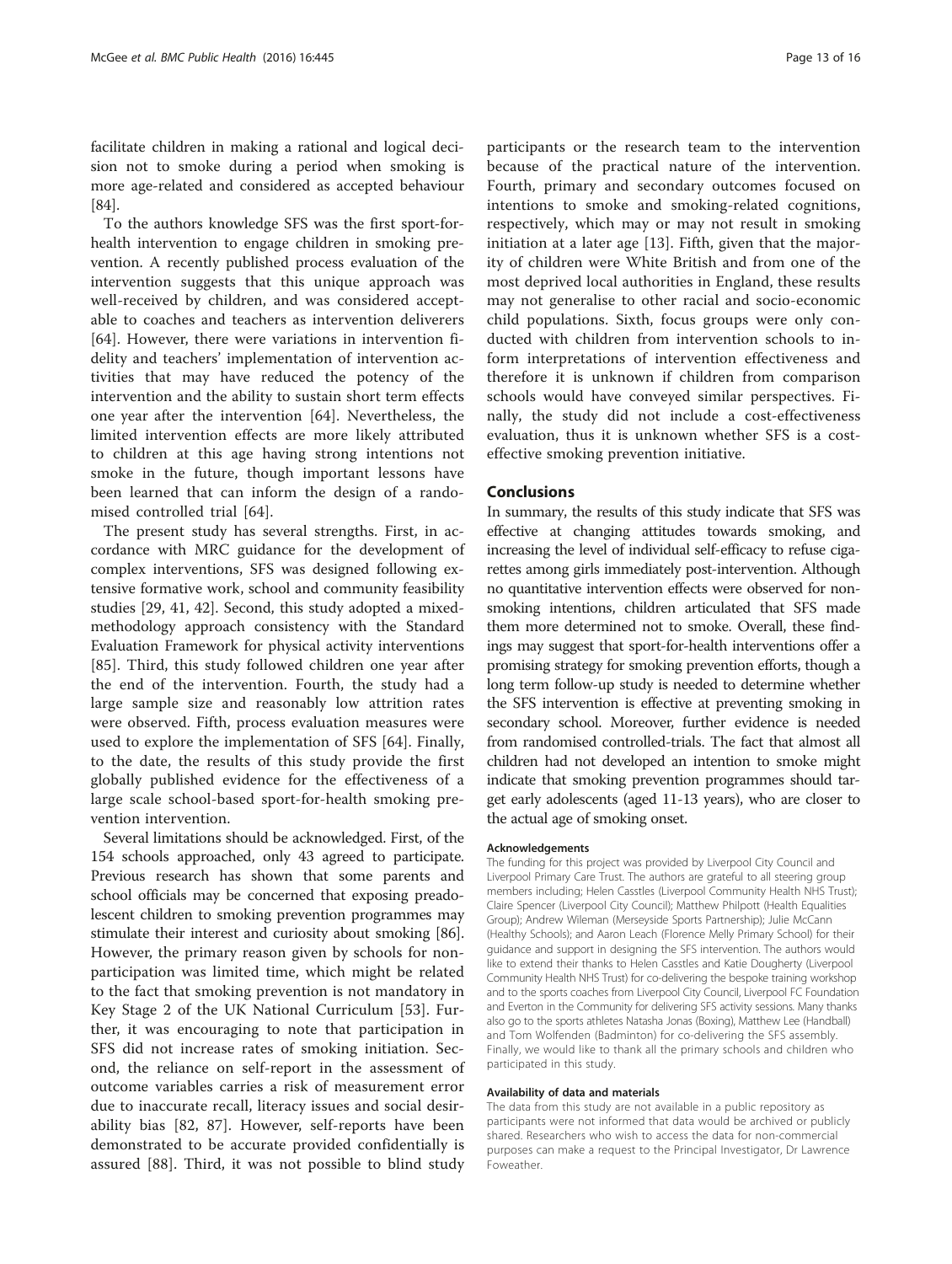#### <span id="page-13-0"></span>Authors' contributions

CEM and LF drafted the manuscript and together with JT were responsible for data collection and analyses. LF conceived and managed the project as principal investigator. CM, JT, SF, RM, LP, MU and LF made substantial contributions to the study design, analysis, interpretation of data and editing the manuscript. All authors read and approved the final manuscript.

#### Competing interests

The authors declare that they have no competing interests.

#### Author details

<sup>1</sup> Centre for Public Health, Liverpool John Moores University, Henry Cotton Campus, 15-21 Webster Street, Liverpool L3 2AT, UK.<sup>2</sup> Centre for Health Promotion Research, Leeds Beckett University, Calverley Building, City Campus, Leeds LS1 3HE, UK. <sup>3</sup>Department of Sport and Physical Activity, Edge Hill University, St. Helens Road, Ormskirk, Lancashire L39 4QP, UK. 4 Physical Activity Exchange, Research Institute for Sport and Exercise Sciences, Liverpool John Moores University, 62 Great Crosshall Street, Liverpool L3 2AT, UK. <sup>5</sup>Population Health Research Institute, St George's, University of London, Cranmer Terrace, London SW17 0RE, UK. <sup>6</sup>Department of Physical Education and Sport Sciences, University of Limerick, Limerick, Ireland.

### Received: 1 August 2015 Accepted: 20 April 2016 Published online: 26 May 2016

#### References

- 1. Hopkinson NS, Lester-George A, Ormiston-Smith N, Cox A, Arnott D. Child uptake of smoking by area across the UK. Thorax. 2013. doi[:10.1136/](http://dx.doi.org/10.1136/thoraxjnl-2013-204379) [thoraxjnl-2013-204379.](http://dx.doi.org/10.1136/thoraxjnl-2013-204379)
- 2. Gervais A, O'Loughlin J, Meshefedjian G, Bancej C, Tremblay A. Milestones in the natural course of onset of cigarette use among adolescents. CMAJ. 2006;175(3):255.
- IARC. A review of human carcinogens. Personal habits and indoor combustions. IARC monographs on the evaluation of carcinogenic risks to humans 2012: Available at: [http://monographs.iarc.fr/ENG/Monographs/](http://monographs.iarc.fr/ENG/Monographs/vol100E/mono100E.pdf) [vol100E/mono100E.pdf .](http://monographs.iarc.fr/ENG/Monographs/vol100E/mono100E.pdf) Accessed Sept 2013.
- 4. Funatogawa I, Funatogawa T, Yano E. Impacts of early smoking initiation: long-term trends of lung cancer mortality and smoking initiation from repeated cross-sectional surveys in Great Britain. BMJ Open. 2012. doi[:10.1136/bmjopen-2012-001676](http://dx.doi.org/10.1136/bmjopen-2012-001676).
- 5. Department of Health. Healthy lives, healthy people: A tobacco control plan for England. London: Department of Health 2011. Available at: [https://www.](https://www.gov.uk/government/uploads/system/uploads/attachment_data/file/213757/dh_124960.pdf) [gov.uk/government/uploads/system/uploads/attachment\\_data/file/213757/](https://www.gov.uk/government/uploads/system/uploads/attachment_data/file/213757/dh_124960.pdf) [dh\\_124960.pdf](https://www.gov.uk/government/uploads/system/uploads/attachment_data/file/213757/dh_124960.pdf). Accessed Sep 2013.
- 6. Public Health England. E-cigarettes and harm reduction: where are we now and what next? 2014. Available at: [https://publichealthmatters.blog.gov.uk/](https://publichealthmatters.blog.gov.uk/2014/05/21/e-cigarettes-and-harm-reduction-where-are-we-now-and-what-next/) [2014/05/21/e-cigarettes-and-harm-reduction-where-are-we-now-and-what](https://publichealthmatters.blog.gov.uk/2014/05/21/e-cigarettes-and-harm-reduction-where-are-we-now-and-what-next/)[next/.](https://publichealthmatters.blog.gov.uk/2014/05/21/e-cigarettes-and-harm-reduction-where-are-we-now-and-what-next/) Accessed Sep 2013.
- 7. Health and Social Care Information Centre: Health Survey for England 2013: Health, social care and lifestyles. Available at: [http://www.hscic.gov.uk/](http://www.hscic.gov.uk/catalogue/PUB16076) [catalogue/PUB16076.](http://www.hscic.gov.uk/catalogue/PUB16076) Accessed Jan 2014.
- Andrews JA, Tildesley E, Hops H, Duncan SC, Severson HH. Elementary school age children's future intentions and use of substances. J Clin Child Adolesc Psychol. 2003;32:556–67.
- 9. Azjen, I. The theory of planned behaviour. Organizational Behavior and Human Decision Processes. 1991; 50:179-21.
- 10. Conrad KM, Flay BR, Hill D. Why children start smoking: predictors of onset. Br J Addict. 1998;87(12):1711–24.
- 11. de Vries H, Backbier E, Kok G, Dijkstra M. The impact of social influences in the context of attitude, self-efficacy, intention, and previous behavior as predictors of smoking onset. J Appl Soc Psycol. 1995;25(3):237–57.
- 12. Flay BR, Hu FB, Richardson J. Psychosocial predictors of different stages of cigarette smoking among high school students. Prev Med. 1998;275(5 Pt 3): A9–A18.
- 13. Cremers HP, Oenema L, Mercken L, Candel M, de Vries H. Explaining socioeconomic differences in intention to smoke among primary school children. BMC Public Health. 2014;14:191.
- 14. McGee CE, Trigwell J, Fairclough SJ, Murphy RC, Porcellato LA, Ussher M, Foweather L. Influence of family and friend smoking on intentions to smoke and smoking-related attitudes and refusal self-efficacy among 9-10 year old

primary school children from deprived neighbourhoods: a cross-sectional study. BMC Public Health. 2015;15:225.

- 15. Wen X, Chen W, Gans KM, Colby SM, Lu C, Liang C, Ling W. Two-year effect of a school-based prevention programme on adolescent cigarette smoking in Guangzhou, China: a cluster randomized trial. Int J Epidemiol. 2010;39(3):860–76.
- 16. Pommier J, Guevel MR, Jourdan D. Evaluation of health promotion in schools: a realistic evaluation approach using mixed methods. BMC Public Health. 2010;10:43.
- 17. Pearson M, Chiton R, Woods HB, Wyatt K, Ford T, Abraham C, Anderson R. Implementing health promotion in schools: protocol for a realist systematic review of research and experience in the United Kingdom (UK). Systematic Reviews. 2012. doi[:10.1186/2046-4053-1-48.](http://dx.doi.org/10.1186/2046-4053-1-48)
- 18. Thomas RE, McLellan J, Perera R. Effectiveness of school-based smoking prevention curricula: systematic review and meta-analysis. BMJ. 2013;5: e006976. doi[:10.1136/bmjopen-2014-006976.](http://dx.doi.org/10.1136/bmjopen-2014-006976)
- 19. Cremers HP, Mercken L, Candel M, de Vries H, Oenema A. A web-based, computer-tailored smoking prevention program to prevent children from starting to smoking after transferring to secondary school: randomized controlled trial. J Med Internet Res. 2015;17(3):1–12.
- 20. The Information Centre for Health and Social Care (2010). Smoking, drinking and drug use among young people in England in 2010. Available at: [http://www.ic.nhs.uk/pubs/sdd10fullreport.](http://www.ic.nhs.uk/pubs/sdd10fullreport)
- 21. Simons-Morton B, Farhat T. Recent findings on peer group influences on adolescent substance use. J Prim Prev. 2010;31(4):191–208.
- 22. Vitoria PD, Salgueiro MF, Silva SA, de Vries H. Social influence, intention to smoke, and adolescent smoking behavior longitudinal relations. British J Health Psyc. 2011;16(4):779–98.
- 23. Smoking drinking and drug use among young people in England in (2014). Health & Social Care Information Centre, 2015. Available at: [http://www.hscic.gov.](http://www.hscic.gov.uk/catalogue/PUB17879/smok-drin-drug-youn-peop-eng-2014-rep.pdf) [uk/catalogue/PUB17879/smok-drin-drug-youn-peop-eng-2014-rep.pdf.](http://www.hscic.gov.uk/catalogue/PUB17879/smok-drin-drug-youn-peop-eng-2014-rep.pdf)
- 24. Eime RM, Payne WR, Harvey JT. Making sports clubs healthy and welcoming environments: A strategy to increase participation. J Sci Med Sport. 2008;11:146–54.
- 25. Priest N, Armstrong R, Doyle J, Waters E. Interventions implemented through sporting organisations for increasing participation in sport. Cochrane Database of Systematic Reviews, 2008; Issue 3. 1–15. doi:[10.1002/](http://dx.doi.org/10.1002/14651858.CD004812.pub3) [14651858.CD004812.pub3](http://dx.doi.org/10.1002/14651858.CD004812.pub3).
- 26. Almond L, Almond M, Saunders L. Coaching sport for health: a review of the literature. Sports Coach UK. 2013; 1–9. Available from [http://www.](http://www.sportscoachuk.org/sites/default/files/Coaching%20Sport%20for%20Health%20lit%20review.pdf) [sportscoachuk.org/sites/default/files/](http://www.sportscoachuk.org/sites/default/files/Coaching%20Sport%20for%20Health%20lit%20review.pdf) [Coaching%20Sport%20for%20Health%20lit%20review.pdf.](http://www.sportscoachuk.org/sites/default/files/Coaching%20Sport%20for%20Health%20lit%20review.pdf)
- 27. Geidne S, Qunnerstedt M, Erikson C. The youth sports club as a health promoting setting: An integrative review of research. Scand J Public Health. 2013;41:269.
- 28. Dubuy V, De Cocker K, De Bourdeaudhuij I, Maes L, Seghers J, Lefevre J, De Martelaer K, Brooke H, Cardon G. Evaluation of a real world intervention using professional football players to promote a healthy diet and physical activity in children and adolescents from a lower socio-economic background: a controlled pretest-posttest design. BMC Public Health. 2014;14:457–964.
- 29. Romeo-Velilla M, Beynon C, Murphy RC, McGee C, Hilland TA, Parnell D, Stratton G, Foweather, L. Formative evaluation of a UK community-based sports intervention to prevent smoking among children and young people: SmokeFree Sports. J Sport for Dev. 2013;2(3):1–10.
- 30. The US Centers for Disease Control and Prevention. Tobacco Free Sports Initiatives. Available at: [http://www.cdc.gov/tobacco/youth/sports/playbook/](http://www.cdc.gov/tobacco/youth/sports/playbook/index.htm) [index.htm](http://www.cdc.gov/tobacco/youth/sports/playbook/index.htm) . Accessed Sep 2012.
- 31. Tobacco Free Athletes: a partnership for a tobacco-free Maine. Available at: [http://www.tobaccofreemaine.org/channels/educators/tobacco\\_free\\_](http://www.tobaccofreemaine.org/channels/educators/tobacco_free_athletes.php) [athletes.php.](http://www.tobaccofreemaine.org/channels/educators/tobacco_free_athletes.php) Accessed Sep 2012.
- 32. Tobacco Free Sport and Recreation: Play Live Be Tobacco Free. Available at: [www.playlivebetobaccofree.ca.](http://www.playlivebetobaccofree.ca) Accessed Sep 2012.
- 33. Kacynski AT, Manske SR, Mannell RC, Grewal K. Smoking and physical activity: A systematic review. Am J Health Behav. 2008;32:93–110.
- 34. Horn K, Bransetter S, Zhang J, Jarret T, O'Hara-Tompkins N, Anesetti-Rothermel A, Olfert M, Richards T, Dino G. Understanding physical activity outcomes as a function of teen smoking cessation. J Adolesc Health. 2013;53:125–31.
- 35. National Institute for Clinical Excellence: School-based interventions to prevent smoking, 2010. Available at: [https://www.nice.org.uk/guidance/](https://www.nice.org.uk/guidance/ph23) [ph23](https://www.nice.org.uk/guidance/ph23). Accessed Sep 2012.
- 36. Bailey R, Armour K, Kirk D, Jess M, Pickup I, Sandford R, et al. The educational benefits claimed for physical education and school sport: an academic review. Res Pap Educ. 2009;24(1):1–27.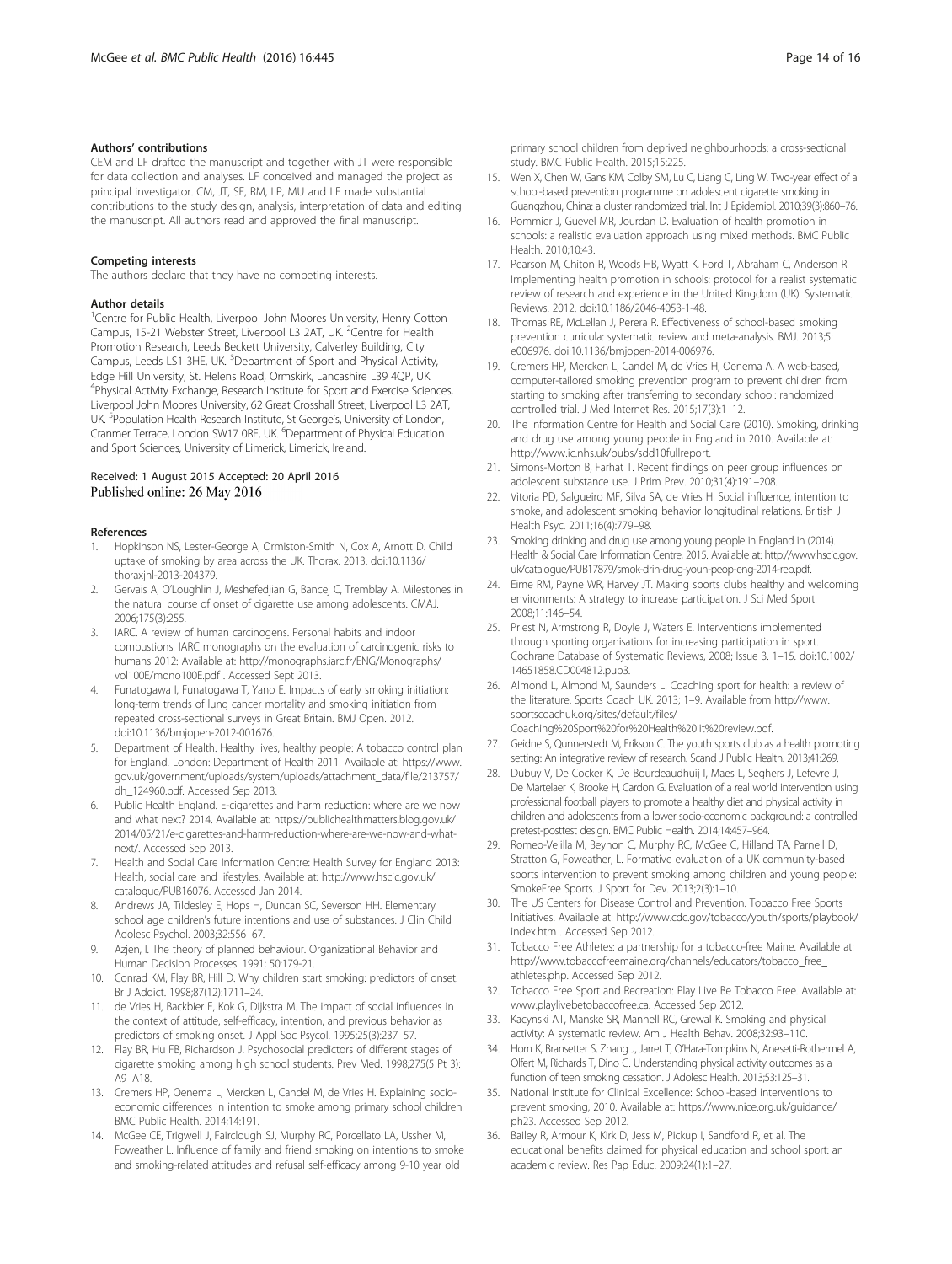- <span id="page-14-0"></span>37. Donnelly J, Lambourne K. Classroom-based physical activity, cognition, and academic achievement. J Prevent Med. 2011;52:S36–42.
- 38. Kibbe DL, Hackett J, Hurley M, McFarland A, Godburn Schubert K, Schultz A, Harris S. Ten Years of TAKE 10! Integrating physical activity with academic concepts in elementary school classrooms. Prev Med. 2011. doi:[10.1016/j.](http://dx.doi.org/10.1016/j.ypmed.2011.01.025) [ypmed.2011.01.025](http://dx.doi.org/10.1016/j.ypmed.2011.01.025).
- 39. Liverpool Public Health Intelligence Team. Key demographic and health statistics. Liverpool: Liverpool Primary Care Trust. London: Department for Communities and Local Government; 2010. Available at: [https://www.](https://www.gov.uk/government/statistics/english-indices-of-deprivation-2010) [gov.uk/government/statistics/english-indices-of-deprivation-2010](https://www.gov.uk/government/statistics/english-indices-of-deprivation-2010). Accessed Sep 2012.
- 40. Medical Research Council: (2008). Developing and evaluating complex interventions: new guidance. Available at: [www.mrc.ac.uk/](https://www.mrc.ac.uk/complexinterventionsguidance) [complexinterventionsguidance.](https://www.mrc.ac.uk/complexinterventionsguidance) Accessed Feb 2012.
- 41. Hilland TA, Beynon C, McGee CE, Murphy RC, Parnell D, Romeo-Velilla M, Stratton G. Foweather L. Training sports coaches to tackle tobacco: formative evaluation of the SmokeFree Sports Campaign. Int J Health Promo and Educ. 2014. doi:[10.1080/14635240.2014.915758.](http://dx.doi.org/10.1080/14635240.2014.915758)
- 42. Trigwell J, McGee CE, Foweather L. SmokeFree Sports. School Pilot (October 2012). Liverpool John Moores University; 2012.
- 43. Gray CM, Hunt K, Mutrie N, Anderson AS, Leishman J, Dalgamo L, et al. Football fans in training: the development and optimization of an intervention delivered through professional sports clubs to help men lose weight, become more active and adopt healthier eating habits. BMC Public Health. 2013. doi:[10.1186/147-2458-13-232](http://dx.doi.org/10.1186/147-2458-13-232).
- 44. Public Health England. Health profiles. 2013. Available at:<http://www.apho.org.uk>. Accessed Sep 2013.
- 45. The Index of Multiple Deprivation 2010: A Liverpool Analysis. 2011. Available at[: http://liverpool.gov.uk/council/key-statistics-and-data/indices-of](http://liverpool.gov.uk/council/key-statistics-and-data/indices-of-deprivation/)[deprivation/](http://liverpool.gov.uk/council/key-statistics-and-data/indices-of-deprivation/). Accessed Aug 2012.
- 46. Office for National Statistics. 2011. Available at: [http://www.ons.gov.uk/ons/](http://www.ons.gov.uk/ons/guide-method/census/2011/index.html) [guide-method/census/2011/index.html](http://www.ons.gov.uk/ons/guide-method/census/2011/index.html). Accessed Sep 2012.
- 47. Foweather L, Trigwell T, McGee CE. SmokeFree Sports Final Project Report. Liverpool: Liverpool John Moores University: 2014.
- 48. Trigwell J, McGee CE, Casstles H, Murphy RC, Porcellato LA, Ussher M, et al. Preventing smoking among nine to ten year old children using a novel school-based physical activity intervention. Overview of SmokeFree Sports Educ Health. 2014;32:3.
- 49. Sallis. JF, Owen N. Ecological models of health behaviour. In Glanz K, RImer BK, Viswanath K (Eds.) Health behaviour and health education: Theory, research and practice. San Francisco: Jossey-Bass.
- 50. Janz NK, Becker MH. The health belief model: A decade later. Health Educ Quartley. 1984;11(1):1–47.
- 51. Bandura, A. Social foundations of thought and action: A social cognitive theory. 1986. Prentice-Hall series in social learning theory.
- 52. Michie S, Richardson M, Johnston M, Abraham C, Hardeman W, et al. The behaviour change technique taxonomy (v1) of 93 hierarchically clustered techniques: building an international consensus for the reporting of behaviour change interventions. Annals Behav Med. 2013; 46(1):81–95. doi[:10.1007/s12160-01309486-6](http://dx.doi.org/10.1007/s12160-01309486-6).
- 53. Department for Education 2013. The National Curriculum in England: Key stages in 1 and 2 framework document. Available at: [https://www.gov.uk/](https://www.gov.uk/government/uploads/system/uploads/attachment_data/file/260481/PRIMARY_national_curriculum_11-9-13_2.pdf) [government/uploads/system/uploads/attachment\\_data/file/260481/](https://www.gov.uk/government/uploads/system/uploads/attachment_data/file/260481/PRIMARY_national_curriculum_11-9-13_2.pdf) [PRIMARY\\_national\\_curriculum\\_11-9-13\\_2.pdf.](https://www.gov.uk/government/uploads/system/uploads/attachment_data/file/260481/PRIMARY_national_curriculum_11-9-13_2.pdf) Accessed Feb 2014.
- 54. de Vries H, Dijkstra M, Kuhuman P. Self-efficacy: the third factor besides attitude and subjective norm as a predictor of behavioural intentions. Health Educ. 1988;3:273–83.
- 55. Engels RC, Knibbe RA, Drop MJ, de Haan YT. Homogeneity of cigarette smoking within peer groups: influence or selection? Health Educ Behav. 1997;24(6):801–11.
- 56. World Health Organisation (WHO), Centre for Disease Control (CDC). The Global Youth Tobacco Survey, 2008. Available at: [http://www.cdc.](http://www.cdc.gov/mmwr/preview/mmwrhtml/ss5701a3.htm) [gov/mmwr/preview/mmwrhtml/ss5701a3.htm](http://www.cdc.gov/mmwr/preview/mmwrhtml/ss5701a3.htm). Accessed Feb 2012.
- 57. National Health Service Information Centre: Health Survey for England. Healthy lifestyles, knowledge, attitudes and behaviour. 2007. Available at: <http://www.hscic.gov.uk/pubs/hse07healthylifestyles>. Accessed Feb 2012.
- 58. Moore JB, Yin Z, Hanes J, Duda J, Gutin B, Barbeau P. Measuring enjoyment of physical activity in children: Validation of the Physical Activity Enjoyment Scale. J Applied Sport Psychol. 2009;21(S1):S116–29.
- 59. Bailey SR, Hagen SA, Jeffery CJ, Harrison CT, Ammerman S, Bryson SW, Killen DT, Robinson TN, Killen JD. A randomized clinical trial of the efficacy of extended

smoking cessation treatment for adolescent smokers. Nic Tob Res. 2013;15(10): 1655–62.

- 60. Rosenberg MJ, Hovland CI, McGuire WJ, Abelson RP, Brehm JW. Attitude organisation and change: An analysis of consistency among attitude components. New Haven: Yale University Press; 1960.
- 61. Klesges RCm Meyers AW, Klesges LM, La Vasque ME. Smoking, body weight, and their effects on smoking behaviour: a comprehensive review of the literature. Psychol Bull. 1989;106:204–30.
- 62. Morgan M, Gibbs S, Maxwell K, Britten N. Hearing children's voices: methodological issues in conducting focus groups with children aged 7-11 years. Qualitative Research. 2002; 2(5): doi: [10.1177/1468794102002001636](http://dx.doi.org/10.1177/1468794102002001636).
- 63. Epstein I, Stevens B, McKeever P, Baruchel S. Photo Elicitation Interview. (PEI): Using photographs to elicit children perspectives. Int J Qual Methods. 2006; 5(3).
- Trigwell J, McGee CE, Murphy RC, Porcellato LA, Ussher M, Garnham-Lee K, Knowles ZR, Foweather L. Process evaluation of a sport for health intervention to prevent smoking among primary school children: SmokeFree Sports. BMC Public Health. 2015;15:347.
- 65. Twisk, JWR. Applied multilevel analysis. Cambridge University Press; 2006.
- 66. Zhang J, Yu KF. What's the relative risk? A method of correcting the odds ratio in cohort studies of common outcomes. JAMA. 1998;280(19):1690–1.
- 67. Marshall C, Rossman G.B. Designing qualitative research. 3rd Edition. Sage Publications; 2006.
- 68. Hampson SE, Andrews J, Barckley MA. Predictors of the development of elementary children's intentions to smoke cigarettes: Hostility, prototypes and subjective norms. Nicotine Tob Res. 2007;9(7):751–60.
- 69. Hecht ML, Elek E, Wagstaff DA, Kam JA, Marsiglia F, Dustman P, Reeves L, Harthun M. Immediate and short-term effects of the 5th grade version of the keepin it REAL substance use prevention intervention. J Drug Educ. 2008;28(8):225–51.
- 70. Andrews JA, Gordon JS, Hampson SH, Christiansen SM, Gunn B, Solvic P, Severson H. Short-term efficacy of click city tobacco: changing etiological mechanisms related to the onset of tobacco use. J Prev Sci. 2011;12(1):89–102.
- 71. Andrews JA, Gordon JS, Hampson SH, Gunn B, Christiansen SM, Solvic P. Long-term efficacy of click city(r): tobacco: a school-based tobacco prevention program. Nictoine Tob Res. 2014;16(1):33–41. doi[:10.1093/ntr/ntt106.](http://dx.doi.org/10.1093/ntr/ntt106)
- 72. O'Neill JM, Clark JM, Jones JA. Promoting mental health and preventing substance abuse and violence in elementary students: a randomized control study of the Michigan Model for Health. J Sch Health. 2011;81(6): 320–30. doi:[10.1111/j.1746-1561.2011.00597.x](http://dx.doi.org/10.1111/j.1746-1561.2011.00597.x).
- 73. Crone MR, Spruit R, Dijkstra NS, Willemsen MC, Paulussen TGWM. Does a smoking prevention programme in elementary schools prepare children for secondary school? J Preventative Med. 2011;52(1):53–9.
- 74. Porcellato L, Dugdill L, Springett J. Using focus groups to explore children's perceptions of smoking: reflections on practice. J Health Educ Pract. 2002; 102(6):310–20.
- 75. Topa G, Moriano JA. Theory of Planned Behaviour and smoking: metaanalysis and SEM model. Subst Abuse Rehab. 2010;1:23–33.
- 76. James DCS, Chen WW, Lindsey R. Evaluation of a tobacco prevention curriculum for elementary school children. Health Educ. 2003;35(2):3–8.
- 77. Hopfer S, Shin Y, Davis D, Elek E, Kam JA, Hecht ML. A review of elementary school-based substance use prevention programs: Identifying program attributes. J Drug Educ. 2010;40(1):11–36.
- 78. Isensee B, Hansen J, Maruska K, Hanewinkel R. Effects of a school-based prevention programme on smoking in early adolescence: a 6-month follow-up of the Eigenstndig werden cluster randomised trial. BMJ. 2013. doi[:10.1136/bmjopen-2013-00422.](http://dx.doi.org/10.1136/bmjopen-2013-00422)
- 79. Thomas RE, McLellan J, Perera R. School-based programmes for preventing smoking (Review). Cochrane Library. 2013;5:1–331.
- 80. Hiemstra M, Otten R, de Leeuw RNH, van Schayck OCP, Engels RCME. The changing role of self-efficacy in adolescent smoking initiation. J Adolesc Health. 2011;48(6):597–603.
- 81. Hiemstra M, Otten R, van Schayxk OCP, Engels RCME. Smoking-specific communication and children's smoking onset: An extension of the theory of planned behaviour. J Psych Health. 2012;27(9):1100–17.
- 82. Kobus K. Peers and adolescent smoking. J Addict. 2003;98(1):37–55.
- 83. Bandura A. Self-efficacy: Toward a unifying Theory of Behavioural Change. Psychol Review. 1977;84(2):191–2115.
- 84. Otten R, Engels R, van de Ven M, Bricker JB. Parental smoking and adolescent smoking stages: The role of parents' current and former smoking, and family structure. J Behav Med. 2007;30:143–54.